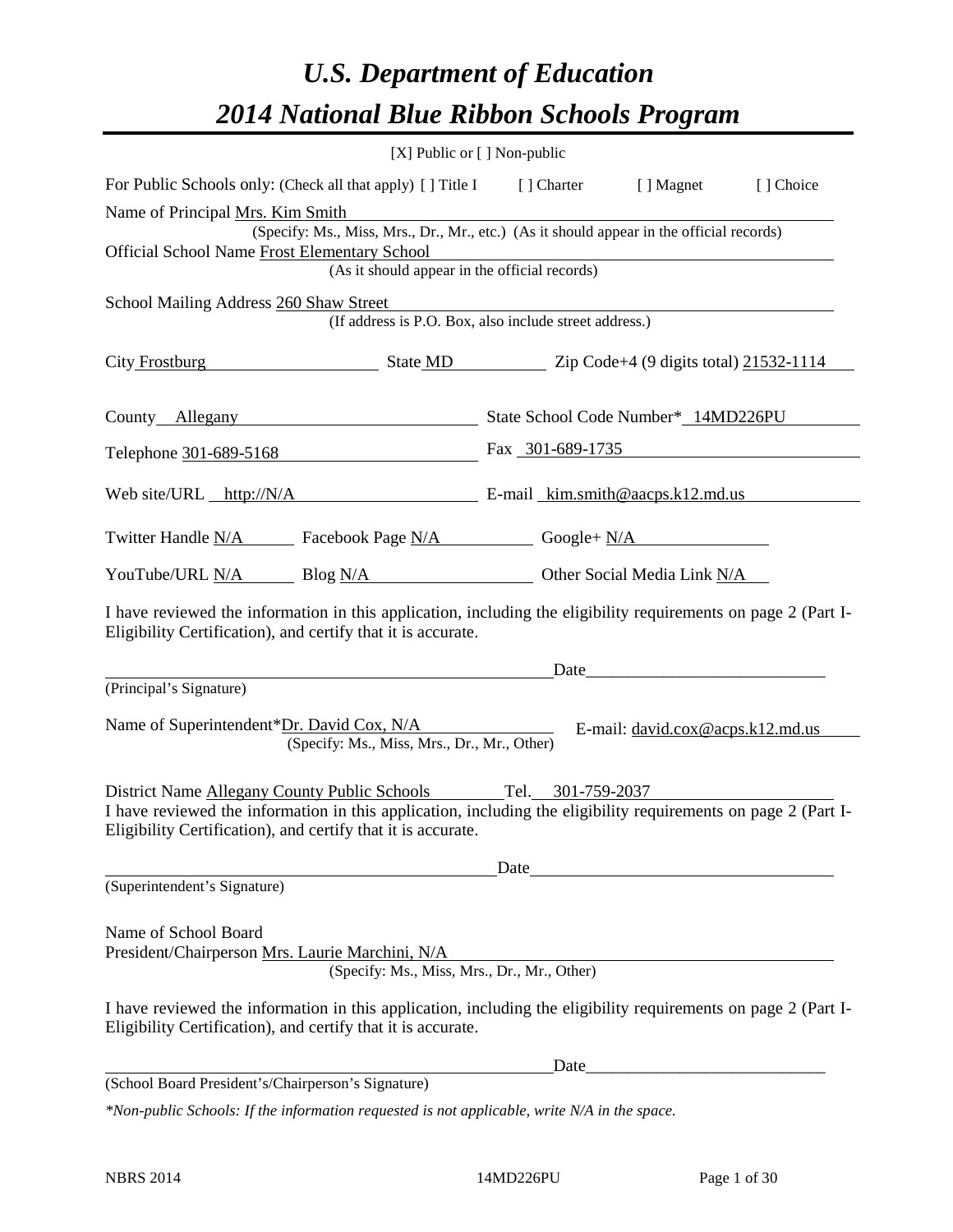#### **Include this page in the school's application as page 2.**

The signatures on the first page of this application (cover page) certify that each of the statements below concerning the school's eligibility and compliance with U.S. Department of Education, Office for Civil Rights (OCR) requirements is true and correct.

- 1. The school configuration includes one or more of grades K-12. (Schools on the same campus with one principal, even a K-12 school, must apply as an entire school.)
- 2. The school has made its Annual Measurable Objectives (AMOs) or Adequate Yearly Progress (AYP) each year for the past two years and has not been identified by the state as "persistently dangerous" within the last two years.
- 3. To meet final eligibility, a public school must meet the state's AMOs or AYP requirements in the 2013-2014 school year and be certified by the state representative. Any status appeals must be resolved at least two weeks before the awards ceremony for the school to receive the award.
- 4. If the school includes grades 7 or higher, the school must have foreign language as a part of its curriculum.
- 5. The school has been in existence for five full years, that is, from at least September 2008 and each tested grade must have been part of the school for the past three years.
- 6. The nominated school has not received the National Blue Ribbon Schools award in the past five years: 2009, 2010, 2011, 2012, or 2013.
- 7. The nominated school has no history of testing irregularities, nor have charges of irregularities been brought against the school at the time of nomination. The U.S. Department of Education reserves the right to disqualify a school's application and/or rescind a school's award if irregularities are later discovered and proven by the state.
- 8. The nominated school or district is not refusing Office of Civil Rights (OCR) access to information necessary to investigate a civil rights complaint or to conduct a district-wide compliance review.
- 9. The OCR has not issued a violation letter of findings to the school district concluding that the nominated school or the district as a whole has violated one or more of the civil rights statutes. A violation letter of findings will not be considered outstanding if OCR has accepted a corrective action plan from the district to remedy the violation.
- 10. The U.S. Department of Justice does not have a pending suit alleging that the nominated school or the school district as a whole has violated one or more of the civil rights statutes or the Constitution's equal protection clause.
- 11. There are no findings of violations of the Individuals with Disabilities Education Act in a U.S. Department of Education monitoring report that apply to the school or school district in question; or if there are such findings, the state or district has corrected, or agreed to correct, the findings.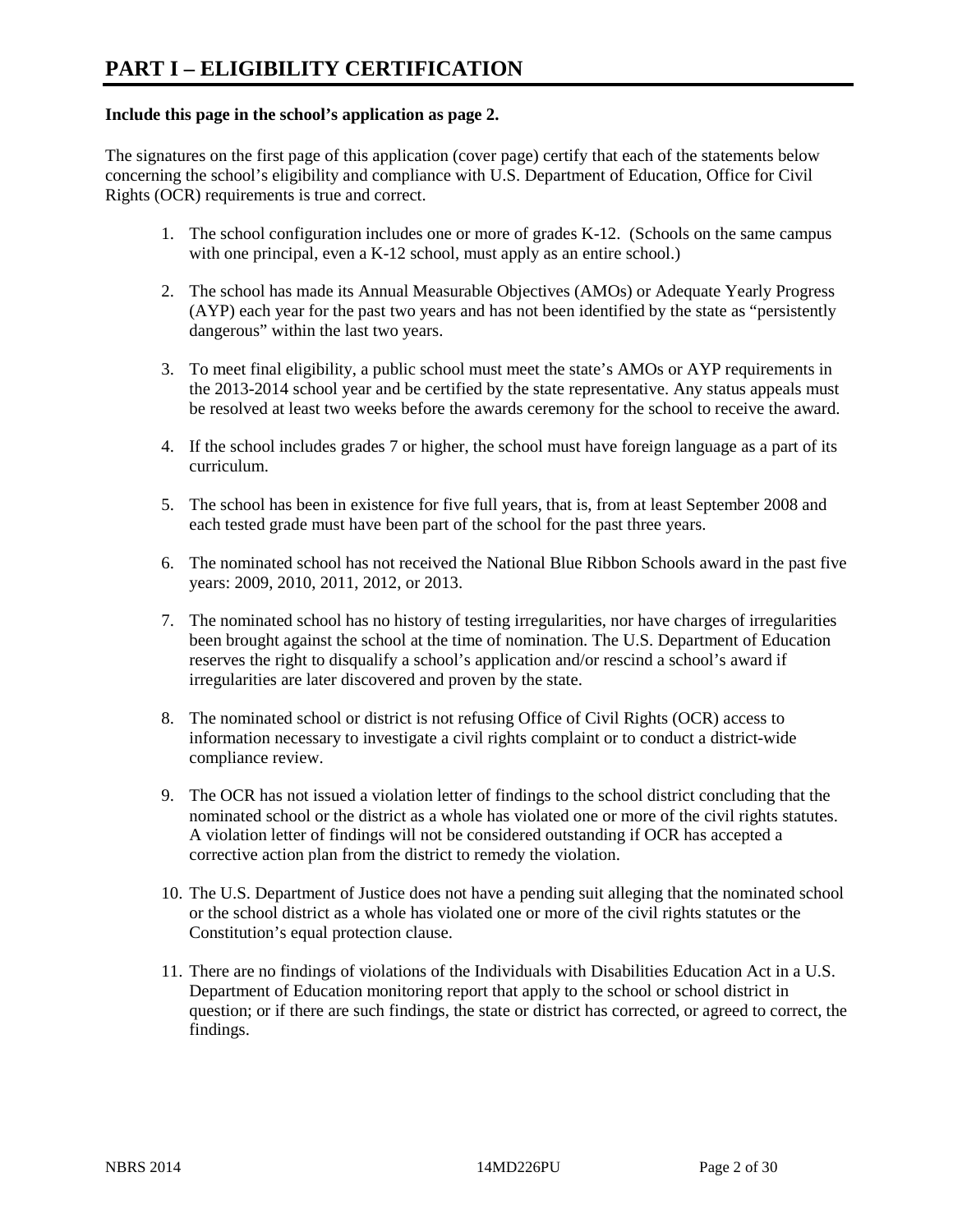# **PART II - DEMOGRAPHIC DATA**

#### **All data are the most recent year available.**

**DISTRICT** (Question 1 is not applicable to non-public schools)

| $\perp$ | Number of schools in the district<br>(per district designation): | 14 Elementary schools (includes $K-8$ )<br>4 Middle/Junior high schools |
|---------|------------------------------------------------------------------|-------------------------------------------------------------------------|
|         |                                                                  | 4 High schools                                                          |
|         |                                                                  | $0 K-12$ schools                                                        |

22 TOTAL

**SCHOOL** (To be completed by all schools)

- 2. Category that best describes the area where the school is located:
	- [] Urban or large central city
	- [ ] Suburban with characteristics typical of an urban area
	- [ ] Suburban
	- [X] Small city or town in a rural area
	- [ ] Rural
- 3.  $8$  Number of years the principal has been in her/his position at this school.
- 4. Number of students as of October 1 enrolled at each grade level or its equivalent in applying school:

| Grade           | # of         | # of Females | <b>Grade Total</b> |
|-----------------|--------------|--------------|--------------------|
|                 | <b>Males</b> |              |                    |
| <b>PreK</b>     | 9            | 6            | 15                 |
| K               | 16           | 24           | 40                 |
| $\mathbf{1}$    | 18           | 19           | 37                 |
| $\overline{2}$  | 15           | 20           | 35                 |
| 3               | 13           | 24           | 37                 |
| 4               | 15           | 25           | 40                 |
| 5               | 13           | 16           | 29                 |
| 6               | 0            | $\Omega$     | 0                  |
| 7               | 0            | 0            | 0                  |
| 8               | 0            | 0            | 0                  |
| 9               | 0            | 0            | 0                  |
| 10              | 0            | 0            | 0                  |
| 11              | 0            | 0            | 0                  |
| 12              | 0            | 0            | 0                  |
| <b>Total</b>    | 99           | 134          | 233                |
| <b>Students</b> |              |              |                    |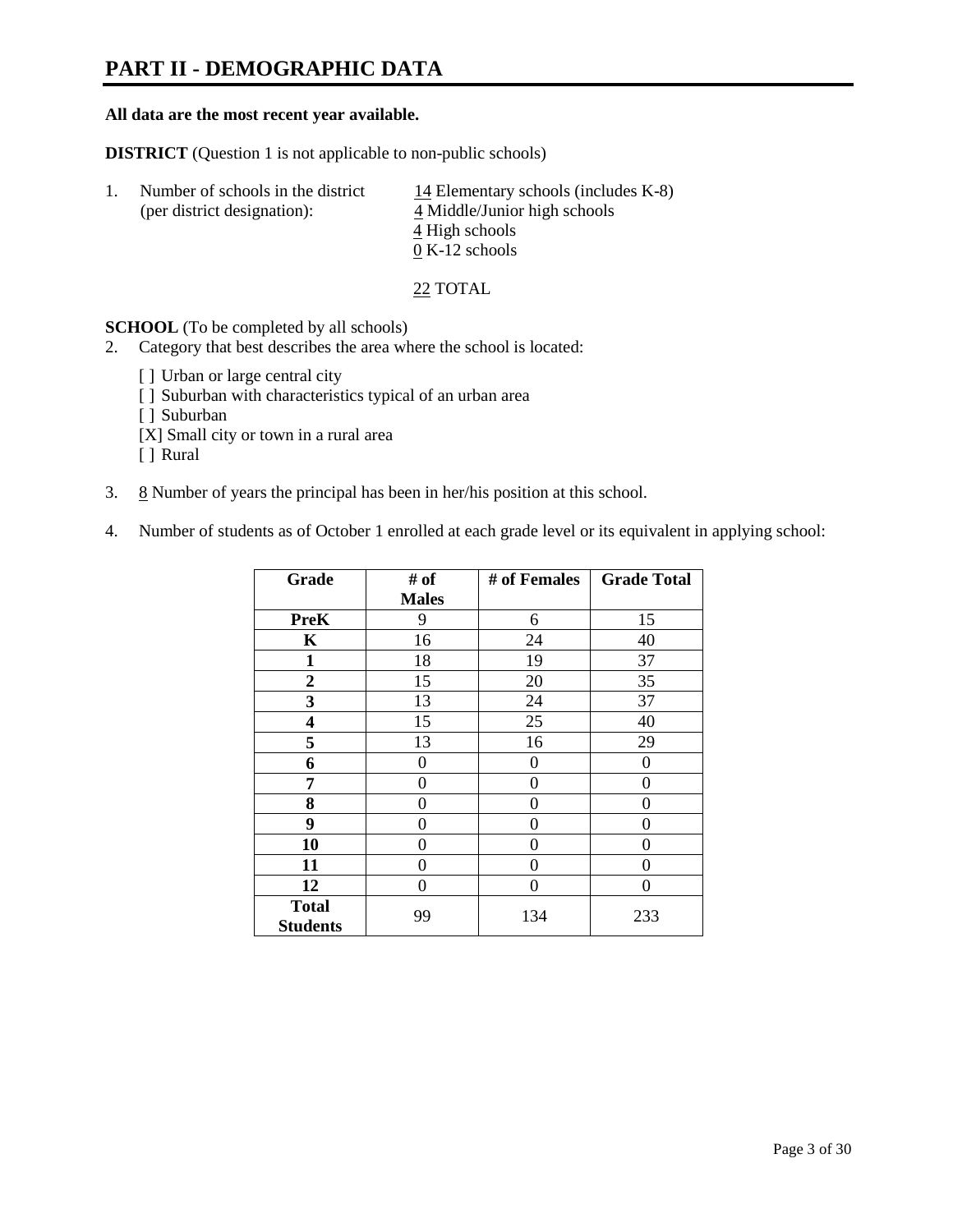5. Racial/ethnic composition of  $\qquad \qquad \underline{0}$  % American Indian or Alaska Native the school: 3 % Asian

 1 % Black or African American 0 % Hispanic or Latino 0 % Native Hawaiian or Other Pacific Islander 95 % White 1 % Two or more races **100 % Total** 

(Only these seven standard categories should be used to report the racial/ethnic composition of your school. The Final Guidance on Maintaining, Collecting, and Reporting Racial and Ethnic Data to the U.S. Department of Education published in the October 19, 2007 *Federal Register* provides definitions for each of the seven categories.)

6. Student turnover, or mobility rate, during the  $2012 - 2013$  year:  $6\%$ 

This rate should be calculated using the grid below. The answer to (6) is the mobility rate.

| <b>Steps For Determining Mobility Rate</b>         | Answer |
|----------------------------------------------------|--------|
| (1) Number of students who transferred to          |        |
| the school after October 1, 2012 until the         | 8      |
| end of the school year                             |        |
| (2) Number of students who transferred             |        |
| <i>from</i> the school after October 1, 2012 until |        |
| the end of the 2012-2013 school year               |        |
| (3) Total of all transferred students [sum of      | 13     |
| rows $(1)$ and $(2)$ ]                             |        |
| (4) Total number of students in the school as      | 230    |
| of October 1                                       |        |
| $(5)$ Total transferred students in row $(3)$      | 0.057  |
| divided by total students in row (4)               |        |
| $(6)$ Amount in row $(5)$ multiplied by 100        |        |

7. English Language Learners (ELL) in the school:  $0\%$ 

Number of non-English languages represented:  $0$ Specify non-English languages:

0 Total number ELL

8. Students eligible for free/reduced-priced meals: 33 %

Total number students who qualify:  $\frac{76}{6}$ 

If this method is not an accurate estimate of the percentage of students from low-income families, or the school does not participate in the free and reduced-priced school meals program, supply an accurate estimate and explain how the school calculated this estimate.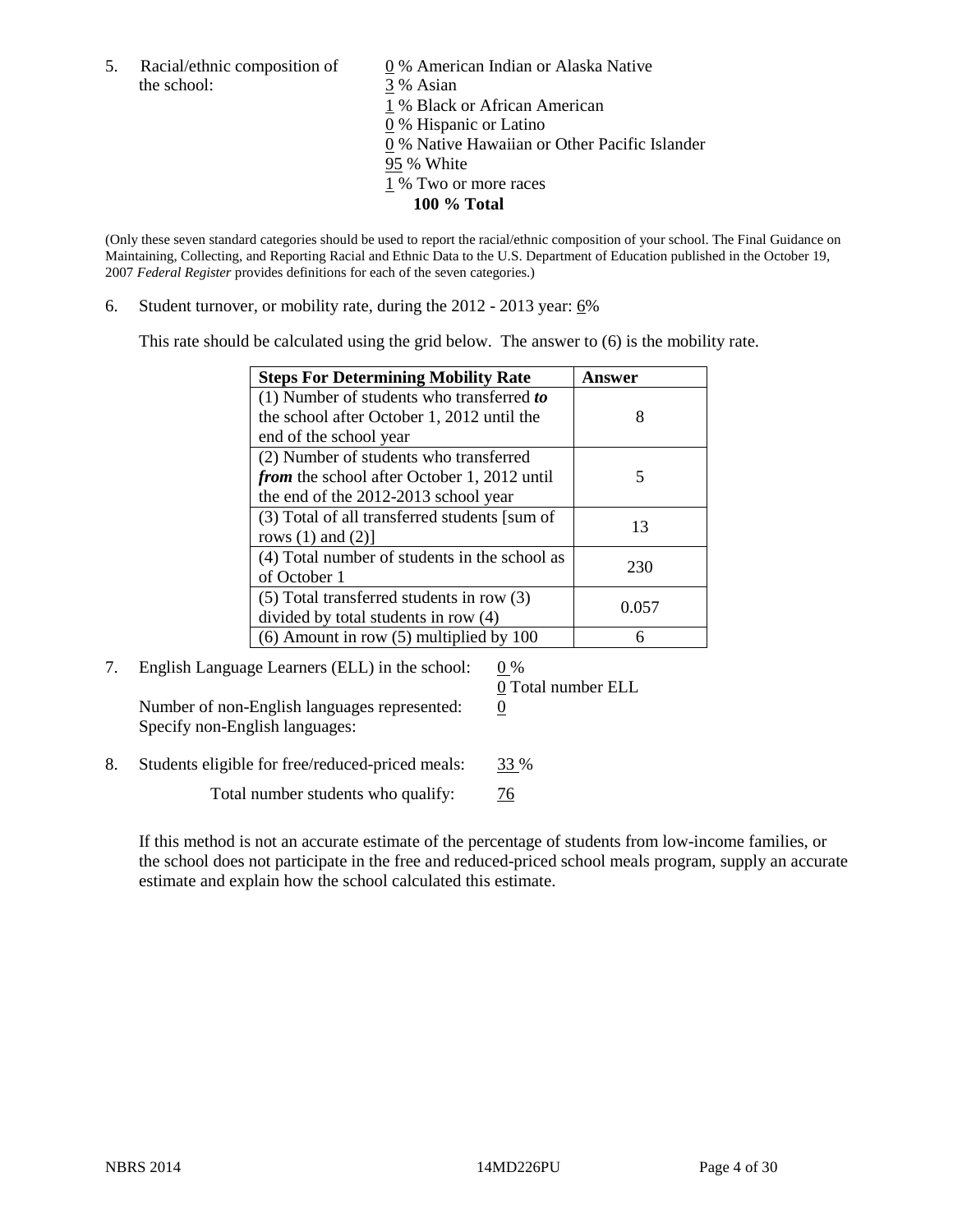30 Total number of students served

Indicate below the number of students with disabilities according to conditions designated in the Individuals with Disabilities Education Act. Do not add additional categories.

| 2 Autism                | 0 Orthopedic Impairment                 |
|-------------------------|-----------------------------------------|
| 0 Deafness              | 4 Other Health Impaired                 |
| 0 Deaf-Blindness        | 4 Specific Learning Disability          |
| 0 Emotional Disturbance | 18 Speech or Language Impairment        |
| 0 Hearing Impairment    | 0 Traumatic Brain Injury                |
| 0 Mental Retardation    | 0 Visual Impairment Including Blindness |
| 1 Multiple Disabilities | 1 Developmentally Delayed               |
|                         |                                         |

10. Use Full-Time Equivalents (FTEs), rounded to nearest whole numeral, to indicate the number of personnel in each of the categories below:

|                                       | <b>Number of Staff</b> |
|---------------------------------------|------------------------|
| Administrators                        |                        |
| Classroom teachers                    | 16                     |
| Resource teachers/specialists         |                        |
| e.g., reading, math, science, special | 13                     |
| education, enrichment, technology,    |                        |
| art, music, physical education, etc.  |                        |
| Paraprofessionals                     | 5                      |
| Student support personnel             |                        |
| e.g., guidance counselors, behavior   |                        |
| interventionists, mental/physical     |                        |
| health service providers,             | 3                      |
| psychologists, family engagement      |                        |
| liaisons, career/college attainment   |                        |
| coaches, etc.                         |                        |
|                                       |                        |

11. Average student-classroom teacher ratio, that is, the number of students in the school divided by the FTE of classroom teachers, e.g.,  $22:1$  18:1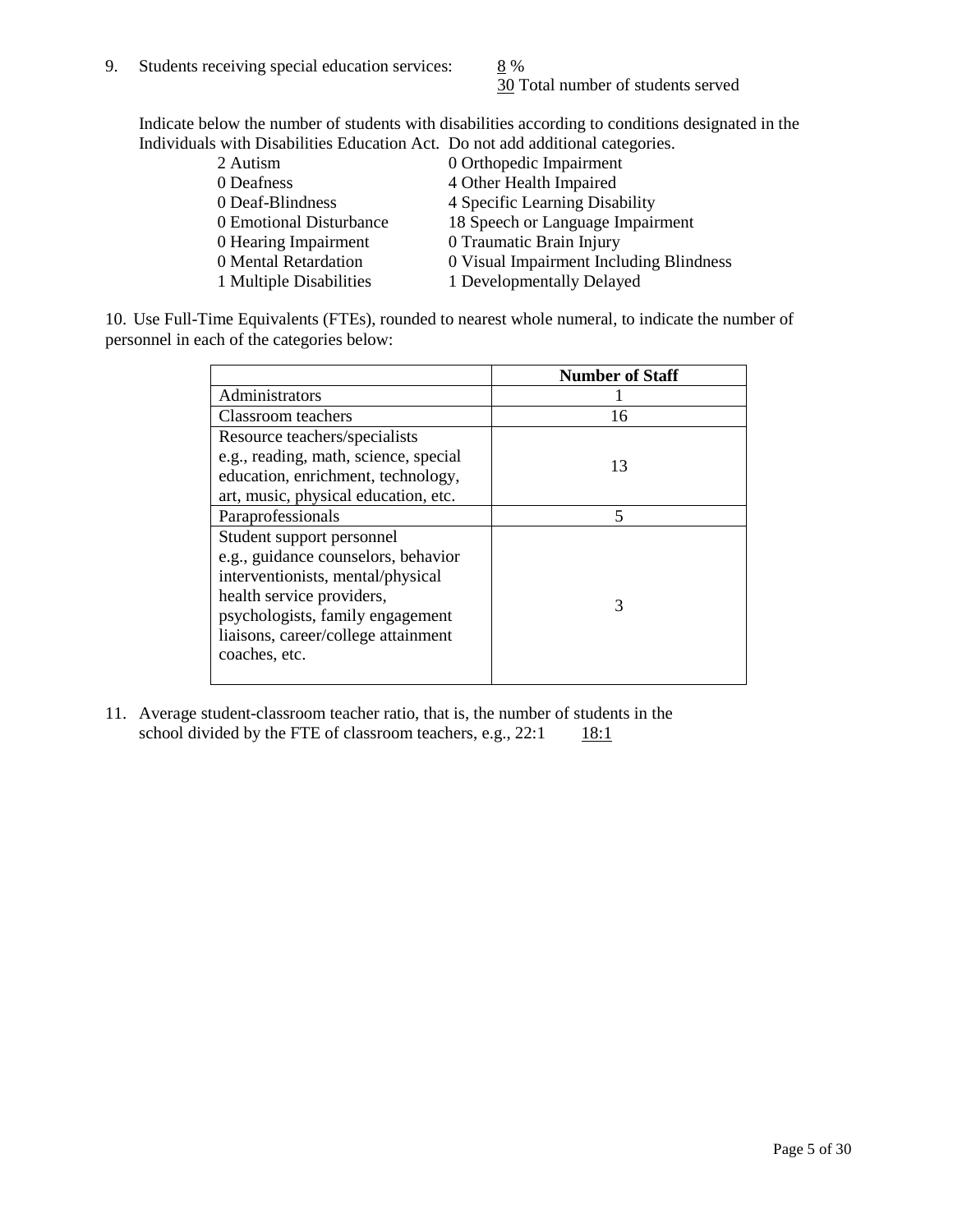12. Show daily student attendance rates. Only high schools need to supply yearly graduation rates.

| <b>Required Information</b> | 2012-2013 | 2011-2012 | 2010-2011 | 2009-2010 | 2008-2009 |
|-----------------------------|-----------|-----------|-----------|-----------|-----------|
| Daily student attendance    | 96%       | 96%       | 95%       | 96%       | 96%       |
| High school graduation rate | 7%        | 0%        | 0%        | 0%        | 0%        |

#### 13. **For schools ending in grade 12 (high schools)**

Show percentages to indicate the post-secondary status of students who graduated in Spring 2013

| <b>Post-Secondary Status</b>                  |    |
|-----------------------------------------------|----|
| Graduating class size                         |    |
| Enrolled in a 4-year college or university    | 0% |
| Enrolled in a community college               | 0% |
| Enrolled in career/technical training program | 0% |
| Found employment                              | 0% |
| Joined the military or other public service   | 0% |
| <b>Other</b>                                  | 2% |

14. Indicate whether your school has previously received a National Blue Ribbon Schools award. Yes  $No \underline{X}$ 

If yes, select the year in which your school received the award.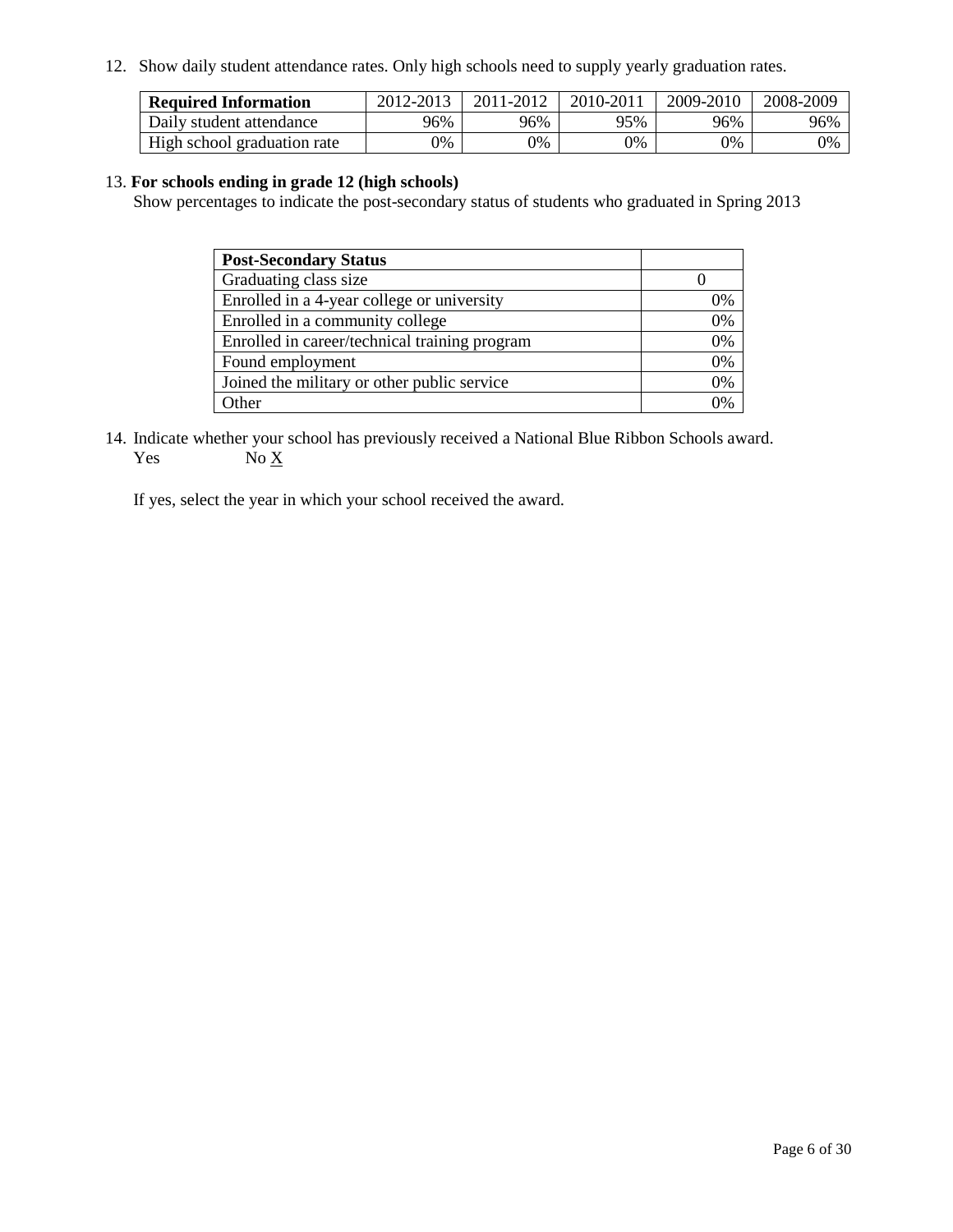# **PART III – SUMMARY**

The highly qualified faculty and staff at Frost Elementary School, along with the support of parents and the community, believe that all students need to grow intellectually, personally, socially and physically. The staff recognizes the value of professional development in order to challenge students to discover their potential and to achieve success in a safe and caring environment. It is our goal to provide diversified experiences that will enrich the development of our children so that they may become responsible and productive citizens.

Frost Elementary School, located in Frostburg, Maryland, is in western Allegany County. Our student body consists of approximately 230 students with 33% of those students receiving free or reduced meals. One hundred percent of our faculty is highly qualified, and they provide our students with a variety of quality learning experiences and opportunities. High expectations are in place for both faculty and students.

Frost Elementary School has been named an Allegany County School of Distinction on three occasions. This award recognizes and honors schools for exhibiting high performance and significant improvement in student achievement. We first received this honor in 2009, when for the first time in Allegany County, 100% of all Frost test-takers scored proficient in both reading and math on Maryland School Assessment (MSA). We received this honor again in 2011 and 2013 for being in the top 10% statewide for our achievements on the MSA. The average overall proficiency equaled 97.3% in reading and math, surpassing all targets as well as exceeding both county and state averages. This was a direct result of active teaching and learning and our focus on student achievement. The Positive Behavioral Interventions and Supports (PBIS) program has acknowledged Frost as a Gold School for the past five years. To increase academic performance, PBIS is implemented as a proactive approach to foster positive behaviors among our students. Recently, Frost Elementary was selected as one of six schools out of over 1400 to receive Blue Ribbon status from the Maryland State Department of Education. The award recognizes consistent high performance in student achievement in reading and math. Frost continuously strives for the development of well-rounded students in our quest for academic excellence.

Long standing partnerships with our local middle school, high school and university, foster a strong educational community. Our teachers and administrator utilize Frostburg State University (FSU) to provide unique opportunities and resources for our school. For instance, football players volunteer to read to classrooms, the drama department performs a play for our school each year and their Star Lab mobile planetarium visits our school. The university provides a variety of extra-curricular activities and events that our students can participate in, both on and off campus. Guest speakers for science/STEM lessons and career day activities enhance our instructional programs. In addition to Frostburg State University, Frost also partners with Mountain Ridge High School. Frost faculty members mentor Mountain Ridge's Future Educators of America students. High school students visit Frost to share special community projects they have designed. National Honor Society students participate as guest readers during American Education Week. Bands from Mount Savage Middle School and Mountain Ridge High School travel to present performances for Frost students. Collaborating with our local schools integrates positive learning experiences for our students and establishes a true sense of community.

Frost Elementary students participate in many community service learning projects to benefit those in need. Canned food drives are held annually to assist local food pantries. Gloves and hats are collected on the "Caring Tree" and distributed to families in need. Pet supplies are collected for local animal shelters. Students also participate in national programs, like Pennies for Patients and the St. Jude's Math-A-Thon, to collect money for cancer patients. These activities raise student awareness of the importance of caring for others.

Promoting education with our students and families is an important tradition at Frost Elementary School. Annual opportunities are provided for families to share in learning experiences. Grandparents' Day luncheons, parent luncheons and a volunteer breakfast are hosted to show appreciation for supporting our school. We plan special learning activities during American Education Week and Read Across America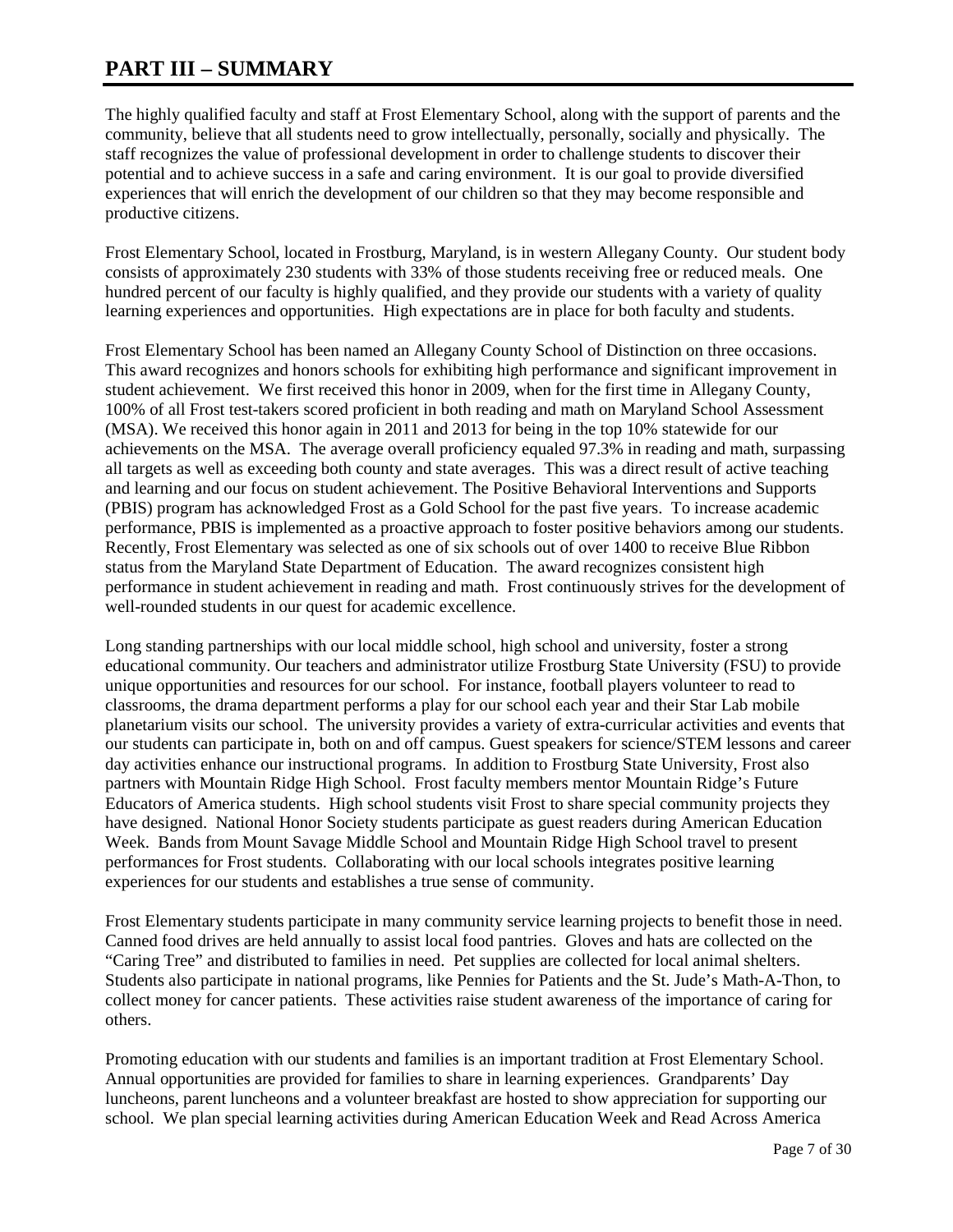week. Dads read to classrooms, families participate in Writing Day activities, and veterans are invited in to share experiences with students, showing strong parent and community support. Our active PTA sponsors many family-oriented events to encourage a positive school community.

Frost Elementary School has fully implemented Maryland's College and Career-Ready Standards which will be referred to as Common Core throughout this document. We continuously strive to increase not only student achievement, but also student experiences as well. With the challenging standards and rigorous curriculum, teachers, staff, parents, and the community collaborate to establish a solid foundation of learning so our students become college and career ready in addition to becoming contributing members of society.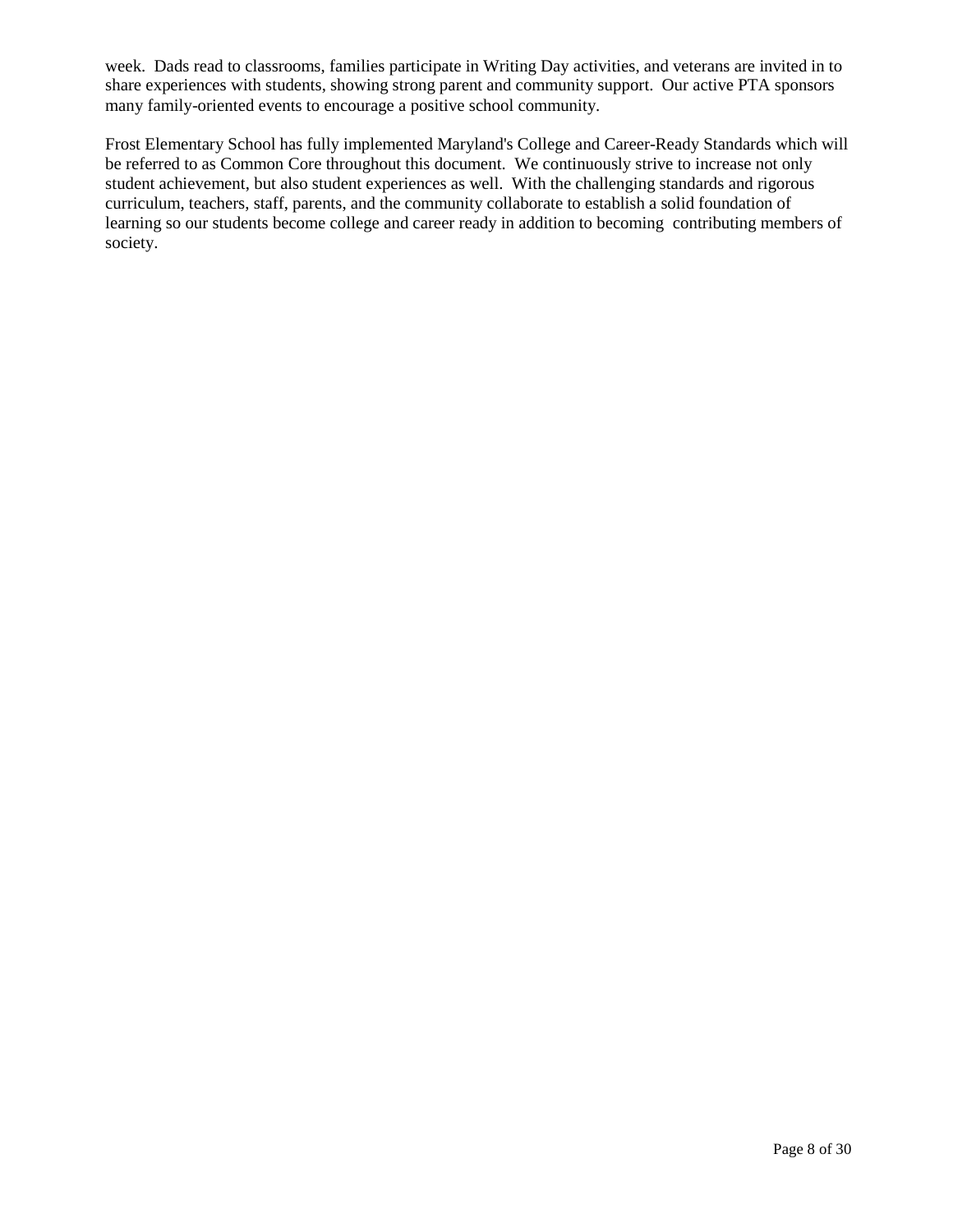#### **1. Assessment Results:**

A. Frost Elementary School participates in the Maryland School Assessment (MSA) which is given annually to Maryland public school elementary students in grades 3, 4, and 5. This test assesses the Maryland content standards in reading and math. The MSA test also meets the requirements of the Federal No Child Left Behind Act. The test results show how well Maryland children have learned the reading and math skills specified in the State Curriculum. MSA scores are reported in terms of basic, proficient and advanced performance. Basic indicates that a student is not passing standards and that more work is needed to meet grade level expectations. Proficient indicates that the student is passing standards and is considered a realistic and rigorous level of achievement. Advanced indicates that a student is performing above standards and is considered a highly challenging and exemplary level of achievement. For the 2013 assessment, 97.27% of Frost students scored Advanced plus Proficient on the MSA Reading Assessment. Frost students scored above the state, which was 84.9% Advanced plus Proficient. On the Math assessment, 97.27% of Frost students scored Advanced plus Proficient compared to 78.2% of students in the state of Maryland who scored Advanced plus Proficient. Our scores indicate that our students at Frost are achieving well above the standards in the state of Maryland.

B. Frost continues to display excellence in testing results. From 2008-2009 to 2012-2013, Frost test scores on the MSA Reading and Math tests were >95%, as reported by the state of Maryland. On the 2008-2009 MSA test, 100% of Frost Elementary students scored Advanced plus Proficient on the state assessment in both the areas of reading and math.

Our scoring trend for the last five years in Reading for grades 3, 4, and 5 has been to consistently score above 95% Proficient plus Advanced. Out of the last five school years, third grade has scored 100% Proficient or Advanced in 2008-2009, 2009-2010, 2010-2011, and 2011-2012. Fourth grade received 100% Proficient plus Advanced three of the last five school years in 2008-2009, 2010-2011, and 2011-2012. Fifth grade received 100% Proficient plus Advanced the last four out of five years. They received 100% in 2008- 2009, 2010-2011, 2011-2012, and 2012- 2013. A significant achievement was that all students in Grades 3, 4, and 5 scored 100% in Reading for three years, in 2008-2009, 2010-2011, and 2011-2012. Our special education sub-group scored 100% Proficient plus Advanced in Reading in grades 3 to 5 for the past five school years, with the exception of fourth grade in the 2009-2010 school year. In our FARMS sub-group, Frost earned 100% in grades 3, 4, and 5 three out of the last five years in 2008-2009, 2010-2011, and 2011- 2012.

Scoring trends for Math for grades 3, 4, and 5 have been consistently high during the last five years. All grades achieved 95% or higher in Proficient plus Advanced for the last five years with the exception of 93% in third grade in 2012-2013. Third grade received 100% Proficient plus Advanced two out of the last five years in 2008-2009 and 2010-2011. Fourth grade received 100% Proficient plus Advanced three out of the last five years in 2008-2009, 20011-2012, and 2012-2013. Fifth grade achieved 100% Proficient plus Advanced four out of the last five years in 2008-2009, 2009-2010, 2011-2012, and 2012-2013. The Special Education sub-group for grade three scored 100% three out of the last five school years. Fourth and fifth grades scored 100% four out of the last five school years. In the years that grades 3, 4, or 5 did not score 100%, the scores were the result of only one student scoring at the basic level. In the FARMS sub-group, third grade scored 100% two out of five years, fourth grade received 100% three out of five years, and fifth grade achieved 100% four out of five years.

Because Frost has a small overall population, any decreases in sub-group performance is minimal with only one or two students not achieving. Our overall scores are consistently high with minimal decreases in scores. An integral part of our success is based on our staff's ability to dissect data and plan instruction according to individual needs. Instructional strategies incorporated by our staff include team collaboration, differentiated instruction, gender-based strategies, and flexible grouping. We pride ourselves on the fact that our teachers have high expectations for all and students are held accountable for their learning, regardless of individual abilities or socioeconomic backgrounds. Various programs and rigorous daily instruction allow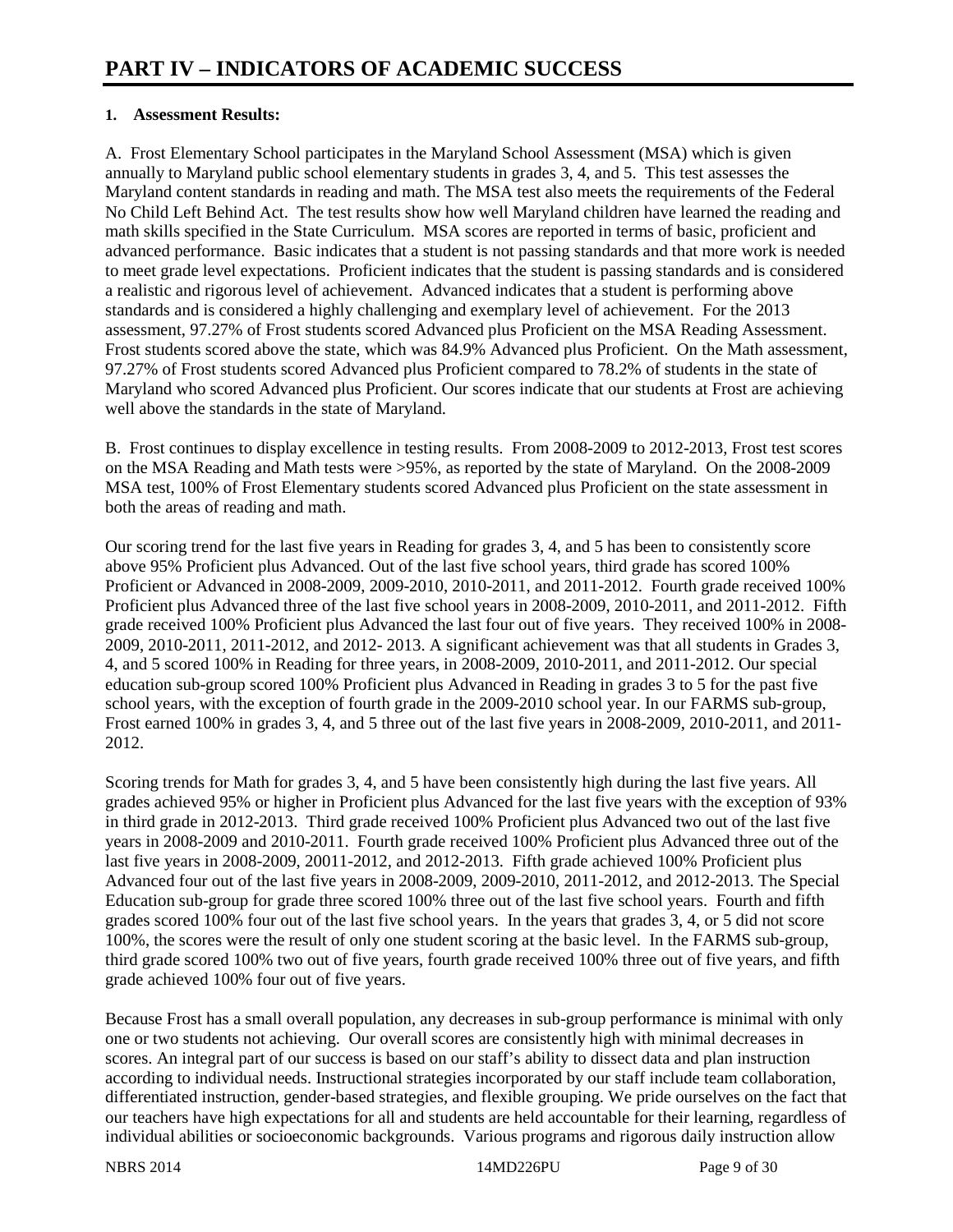Frost students to be successful on state assessments. Contributing factors for our gains in reading are the implementation of Fundations reading program, SRA reading laboratories, and utilizing small group instruction for targeted students. The contributing factors for our gains in math include an increase in the use of hands-on math activities, providing challenge activities for targeted students, and reteaching identified concepts after analyzing benchmark data.

Frost attributes our consistent academic success and high scores of >95% to our 100% highly qualified staff of teachers, involved parents, motivated students, and supportive community. Frost was awarded the School of Distinction Award three times over the last five years. This recognition is awarded by the Allegany County Board of Education to recognize achieving schools. Our school received this award in 2008-2009, 2011-2012, and 2013-2014 because of Frost's high academic standards and dedication to achieving excellence.

#### **2. Using Assessment Results:**

At Frost, we center our instruction around assessment results to give each student instruction geared toward advancement of all students including all learning styles.

Our reading data is analyzed from various forms of assessments. Our Student Achievement Team meets monthly to analyze benchmark data to discuss strengths and weaknesses in pre-assessments and postassessments. DIBELS assessments are administered three times per year for all students in grades K-5. This assessment measures oral reading fluency, comprehension retell, phonics and phonemic skills. Students who are "at risk" on the assessments are then progress monitored monthly in order to determine growth. Frost uses DIBELS assessment results to place students into intervention groups that meet daily for 30 minutes of intense instruction. Our DIBELS assessment and progress monitoring allows for flexible grouping of intervention classes based on individual student needs. Another form of data collection is through the reading benchmarks, which are administered three times a year. Reading data for our school is collected and analyzed using the county wide Assessment Management System (AMS). The AMS disaggregates data by scores and skills. This system allows for teachers to analyze the number of students proficient and advanced on benchmarks, as well as the percent of each test question answered correctly. Data collected from the system permits teachers the ability to document and track the strengths and weaknesses of skills in order to adjust instruction, such as intervention, enrichment, and reteaching. Daily instruction is tailored according to informal observations, weekly selection tests, and end of unit tests, from the Treasures reading series.

Math data is derived from multiple sources. Pre-assessment and post-assessment tests are administered to track growth and guide instruction. We use county wide math benchmarks, teacher created tests, Quick Checks, exit tickets, and topic tests (book, paper/pencil, and computer) from the enVision math series which allows for opportunities for reteaching and flexible groupings. Classroom teachers and the principal participate in team meetings to discuss progress, and teachers collaborate to determine weaknesses in instruction and resources.

Assessment results drive professional development decisions at Frost Elementary. For example, data showed a deficiency in a gender subgroup. Therefore, our staff participated in professional development on gender study/brain research. Each grade level presented strategies to enhance student performance for each gender.

Frost staff believes it is important that we inform the parents, students, and community of students' academic performance. We communicate with parents daily regarding student academic and behavior performance through the utilization of assignment notebooks. Parent Communication Folders containing student work, assessments, and school/community events are sent weekly. We also use the following means of communication to keep parents informed: progress reports, report cards, phone calls, notes, emails. Honor Roll students are listed in the local newspapers. Test taking strategies and school performance on the MSA are shared with parents at PTA meetings.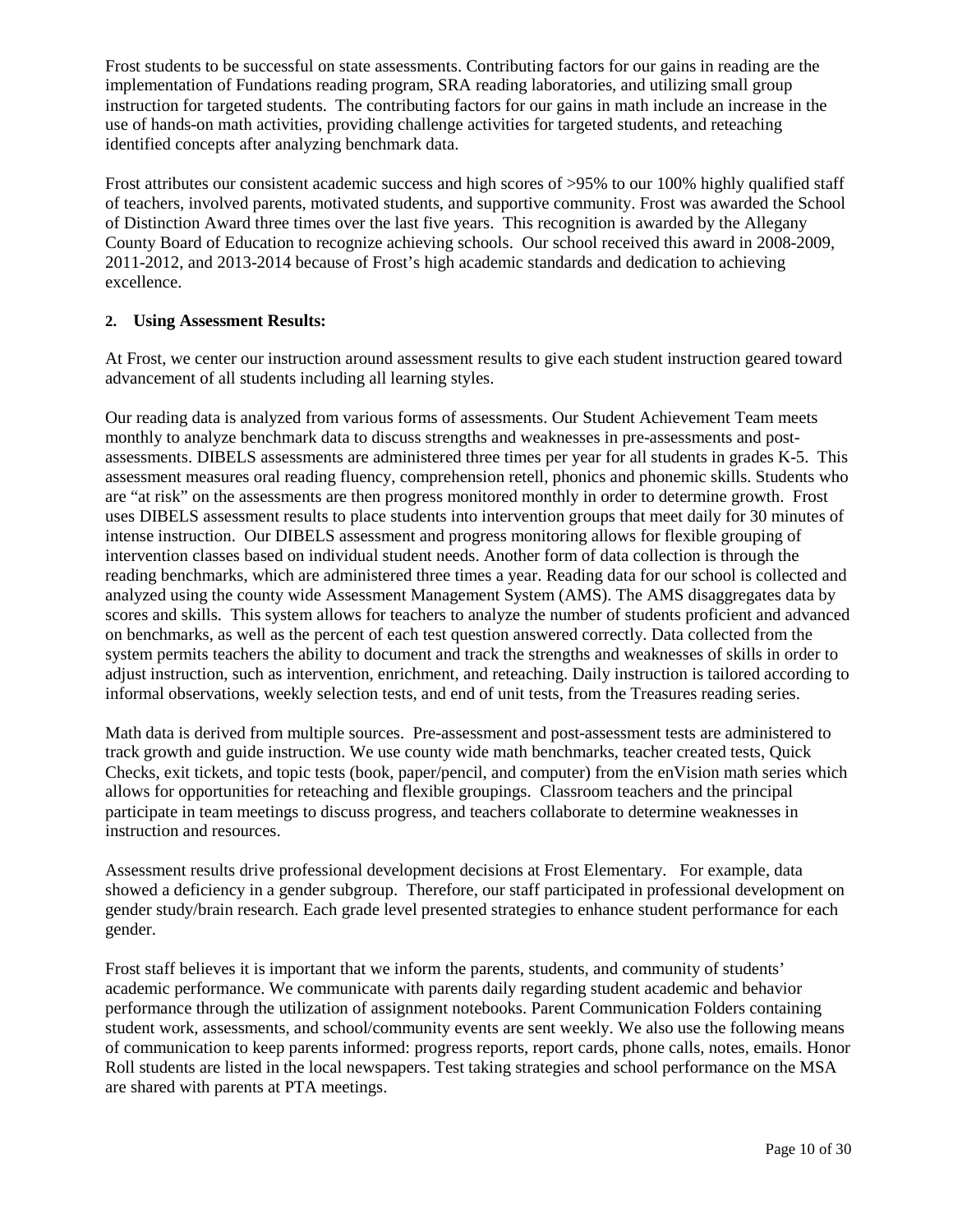#### **3. Sharing Lessons Learned:**

Frost Elementary School strives to share successful strategies with colleagues. Our highly qualified staff is continually involved in new initiatives to gain knowledge to enhance our instruction within our school. Frost staff participates in developing and revising county curriculum and pacing guides and serves on reading and math textbook committees. This promotes active collaboration between schools and county-wide consistency for transient students. Through participation in these committees, it allows our staff to implement rigorous instruction and to maintain focus on current practices. Our committee members, equipped with an understanding of the new curriculum, shared with the Frost staff important information and dialogue relating to the Common Core, creating better instruction for our students.

Frost Elementary teachers are involved in creating STEM based lessons to prepare our students for college and career readiness. We develop and teach a STEM lesson each marking period. The STEM lessons are placed on a countywide database to be available to share with all teachers in the county.

During the past three summers, numerous faculty members and the principal attended the Maryland Teacher Effectiveness Academy. Teachers collaborate on the most current shifts in elementary curriculum based on the Common Core in the areas of ELA, Math, STEM, and Interdisciplinary Studies. These teachers presented the information to the rest of the faculty during professional development days. Frost Elementary is a Positive Behavioral Intervention and Support school (PBIS). The philosophy of PBIS is to help students develop self-discipline and to become good citizens. Together we share this responsibility with our parents and community to ensure a safe learning environment for students. Students are recognized for positive contributions and are given Goodfinder awards based on positive character traits. The PBIS team shares data with faculty on a monthly basis. The team also meets with other PBIS schools in the state to collaborate and share ideas on how to promote positive behaviors within our school. Frost has achieved the gold award multiple times for our PBIS program.

Frost is very fortunate to have a partnership with Frostburg State University. We have various instructors from FSU come to our school to share their expertise with our students on various subjects. Several of the professors serve on our School Improvement Team, Climate Action Team, and Partnership Action Team. FSU's Appalachian Laboratory instructors have collaborated with our teachers to develop STEM based activities.

#### **4. Engaging Families and Community:**

Frost Elementary school works together with families to create a strong bond and to host events throughout the school year that will promote a partnership in the educational process. Jump Start Day and Back to School Night are events which provide parents with an opportunity to strengthen their knowledge in their child's current grade level curriculum. Parent involvement is encouraged in activities such as Writing Day and interactive homework. Parents gain and understanding of expected academic skills. Participation in school learning experiences, such as, Accelerated Reader program, Parents and Literature program, Science Fair, field trips, and Dads Read program affords family members the opportunity to interact with student learning. Our school believes that family involvement is an important aspect of student achievement.

Community partnerships enhance curriculum aligned instruction in specific units of study. The Frostburg City Police Department provides a resource officer to teach our fifth graders the effects of drug abuse through the D.A.R.E. program. The fifth graders also participate in the Allegany County Outdoor School at the Western Maryland 4-H Center. This program extends science and social studies learning experiences that align with the fifth grade curriculum. The Maryland Science Center Traveling Science Program and the Mobile Science Lab promote collaborative learning and interaction with science experiences for all of our students. Dr. William Seddon, from FSU's science department, visits various classrooms and performs science experiments that focus on grade level standards and reinforce student engagement. The Partners in Ecology and Restoration of Schoolyards (PIERS) program supports our environmental education lessons in grades 1, 2, and 4. Related investigations address science and environmental literacy standards for first, second and fourth grade classrooms. The Evergreen Heritage Center provides third grade with experiences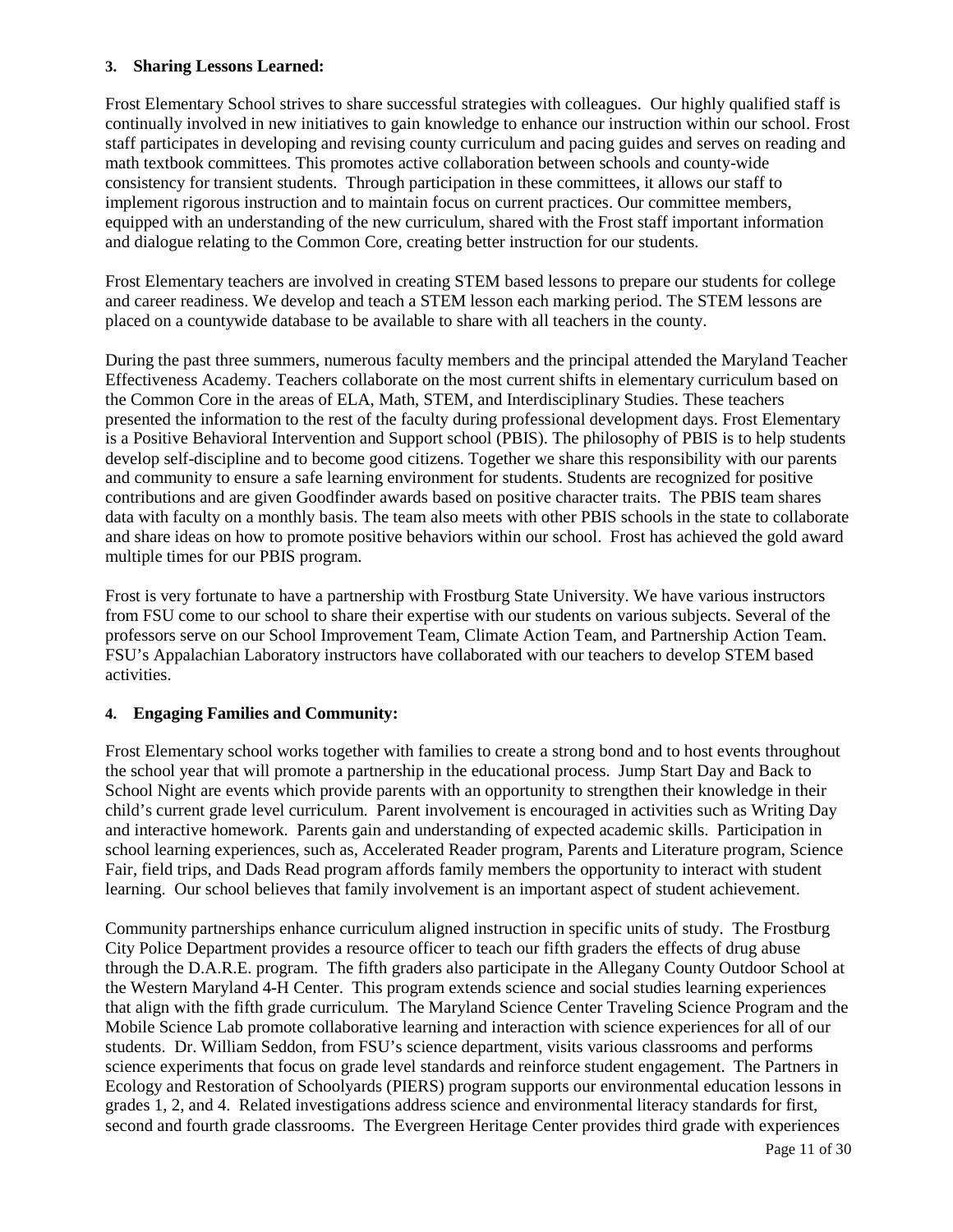which meet their environmental literacy standards. These community programs provide real world activities for the students at Frost.

Frostburg Fire Department, local dental technicians, FSU Star Lab instructor, Department of Natural Resource officers, a Kick Master instructor, along with a large variety of professionals and parents support school programs through presentations. Career Day focuses on career education standards and promotes a high level of involvement from parents, local businesses. Frost is fortunate to have the support of area organizations such as, The American Legion, The Rotary Club, The Lions Club, and The Frostburg Elks. Many school programs are enriched by the expertise of family and community members.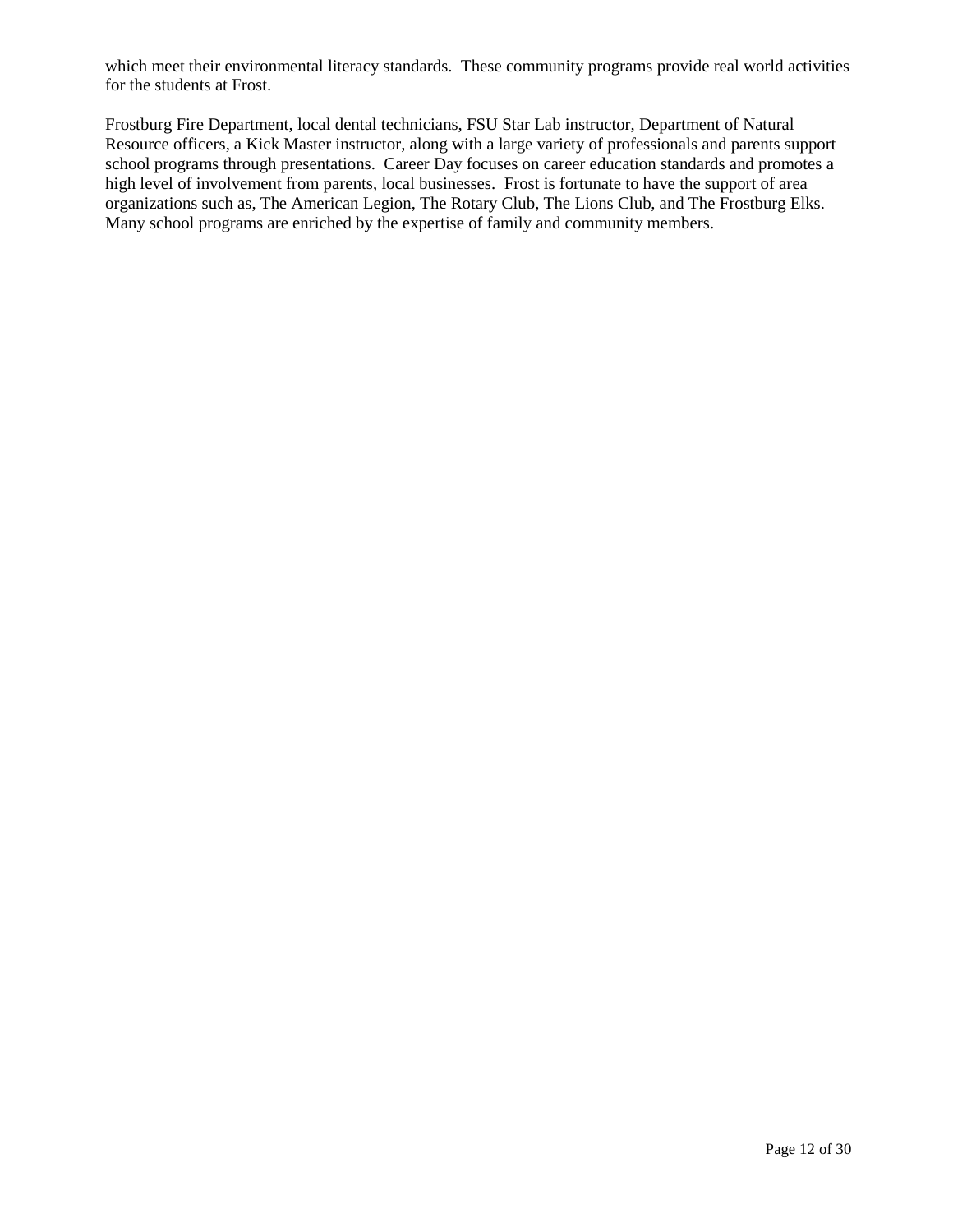#### **1. Curriculum:**

Frost Elementary School has a reputation of high academic achievement and expectations. Our staff works collaboratively to offer students the best education possible. Math and reading specialists aid in teachers' professional development in accommodating all students' learning styles. Through weekly grade level team meetings, specialists offer their expertise as teachers voice possible concerns or questions regarding student success. Teachers serve on many school-wide committees and professional learning communities to track student progress, provide a positive climate for students and staff, discuss ways to involve the community in our school, develop strategies to assist identified students for acceleration or remediation, and create ideas and activities to incorporate in lessons to reach all learners.

School-wide, teachers utilize a 120 minute Reading/Language Arts block, targeting phonemic awareness, phonics, fluency, vocabulary, comprehension skills, writing process, and grammar. Teachers provide instruction to meet the needs of students while attending to the Common Core Standards. McGraw-Hill's Treasures reading series lays the groundwork for whole group and small group flexible instruction. Students are required to answer text dependent questions to develop a deeper understanding of rich texts. Because teachers realize that no series meets the needs of all learners, teachers incorporate Universal Design for Learning (UDL) strategies to target specific needs. Writing is viewed as paramount to success, so creative staffing provides additional support at scheduled writing times.

Pearson's enVisions math program is the primary resource for Frost's 60 minute math block. Students are immersed in rich vocabulary, multi-sensory activities, and various learning mediums to promote and enhance students' understanding of the concepts and skills outlined by the Common Core and Mathematical Practices. Special Education instructors and math specialists aid to accommodate the needs of all students. Technology infusion allows students to experience deeper levels of understanding which true engagement and motivation can produce. Differentiation and small group instruction are part of daily routines which also include use of focus walls, number lines, visual cues, charts, and models. Hands-on manipulatives, projectbased problem solving, and writing assignments are also implemented throughout classrooms.

Interdisciplinary literacy is incorporated throughout the curriculum. Frost integrates reading and writing skills and strategies in social studies and science to strengthen these skills and to develop deeper content understanding. Teachers use resources such as county curriculum guides, the McGraw-Hill Science series, National Geographic, and internet sources to create hands on science investigations. STEM lessons and units are developed utilizing real world situations and the 5E Model of Instruction. Social Studies instruction includes use of the Houghton Mifflin Social Studies series, project based learning, research projects, realia and authentic documents, technology, and fine arts, in order to enhance student understanding.

During the 45 minute physical education time, students are expected to master the content knowledge of each activity while having fun and maximizing participation in a structured learning environment. Students learn cooperative and team-building activities they will be able to use in the classroom and throughout their lifetime to increase confidence levels and to encourage social interaction. The benefits of exercise and proper nutrition are emphasized to improve physical and mental health.

In the Visual Arts program, students apply their mathematical and vocabulary skills to study and produce artwork. By studying different artists and replicating their techniques, students are immersed in historical and cultural concepts. Students' artwork is often displayed in local art shows. Artwork is also displayed in the community to promote businesses and events such as Storybook Holiday, the holiday tree at City Place, and Children's Literature Festival.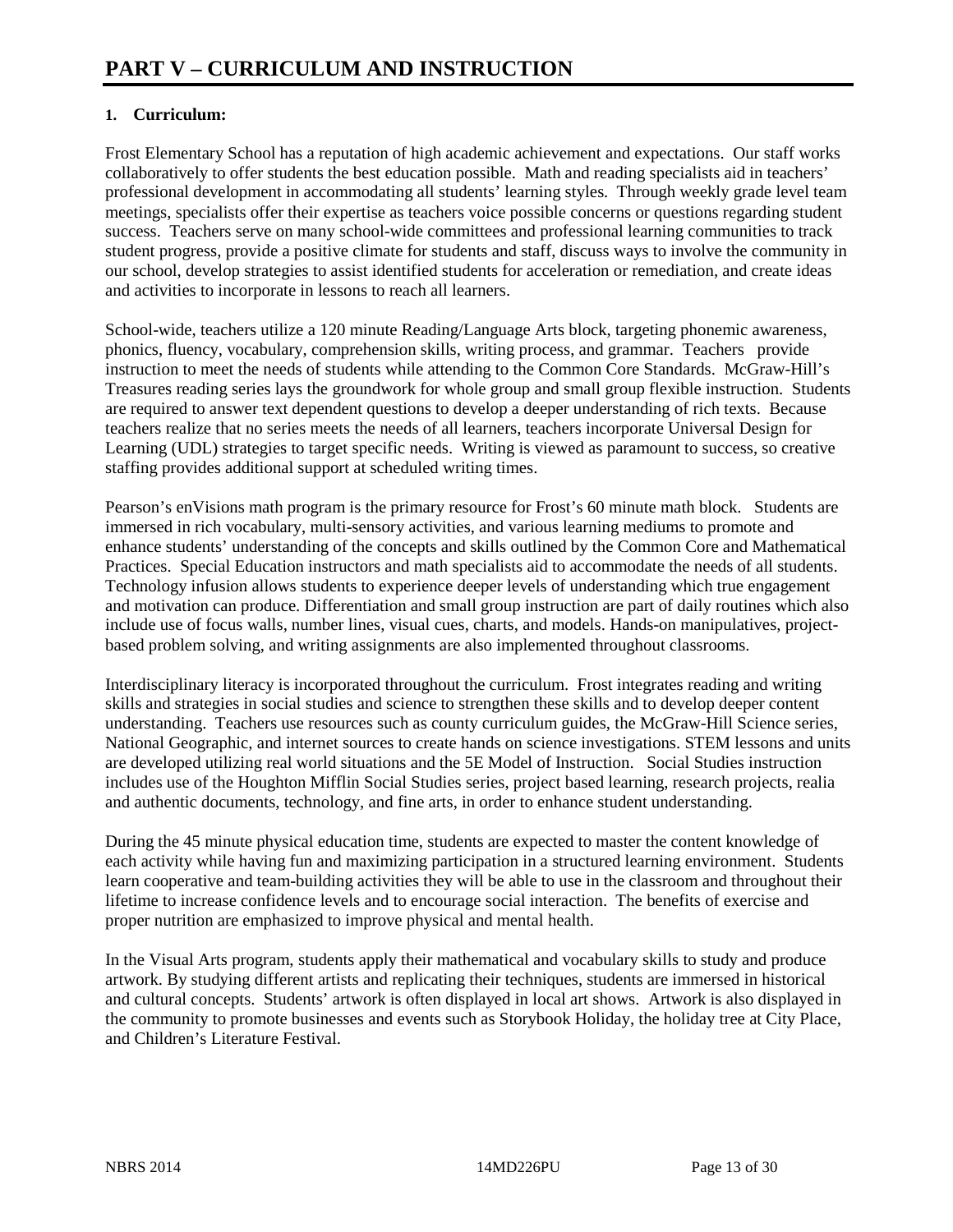Music instruction is divided into five elements including perceiving, performing, responding to music, creating, and looking at the historical and cultural aspects of music. Each lesson is designed to facilitate the visual, auditory, and kinesthetic learner. All students have the opportunity to participate in vocal performances, including Veteran's Day dedication, a winter holiday program, and performances at various PTA meetings. Our third graders also have the opportunity to exhibit their recorder skills.

Instrumental and orchestra music instruction is offered to students in grades four and five. The curriculum is based upon state and national standards. Students receive one or two 30 minute lessons per week. Skills are applied to public performances, including a winter and spring program, and all-county honor band/orchestra program.

#### **2. Reading/English:**

As Frost transitions to the Common Core Standards, students are immersed in rigorous reading skills and activities across the curriculum. With use of McGraw-Hill's Treasures Reading series students are explicitly taught the skills and strategies involved in the five components of reading during a daily 120 minute English/Language Arts block. Through whole group, small group, and differentiated instruction, students' needs are identified and targeted in order to advance individual students to their full potential.

Primary teachers focus on developing students' skills in phonemic awareness, phonics, and decoding, in order to establish a robust reading foundation. To ensure student success, students receive intervention or enrichment as identified by data collection including DIBELS, student portfolios, work samples, anecdotal records, and teacher recommendations. At risk students are provided an additional 30 minute reading intervention utilizing either Scott Foresman's Early Reading Intervention or Wilson's FUNdations reading programs. These programs provide an intensive focus on phonemic awareness, phonics, and high frequency word recognition. Enrichment instruction affords students opportunities to develop a deeper understanding of content area curriculum.

Intermediate teachers focus on application of reading skills across the content areas. Study of vocabulary and comprehension intensifies as students encounter more complex texts. Data contributes to the identification of students who have demonstrated advanced achievement. While these students enjoy participation in the Acceleration and Enrichment Program, students requiring additional assistance receive specialized reading instruction or fluency practice using SRA and Read Naturally.

Recognizing that writing is an integral part of any English/Language Arts program, our school strives to incorporate writing into all content areas. Using the 6+1 Writing Traits, students are taught to write for different purposes such as to inform/explain, to form an opinion/argument, and to write a narrative, citing textual evidence as needed. Additionally, classroom teachers have scheduled support from the reading intervention teacher and the media specialist.

The importance of reading and writing is emphasized by encouraging parent and community involvement in our programs. Parents are invited to participate in many literacy activities including: Writing Day, Dads Read Program, Accelerated Reader, Project P.A.L. (Parents And Literature), Read Across America, and regularly scheduled homework. Community members also share our dedication to promoting literacy. Frost invites local veterans, Frostburg State University football players, and high school Honor Society members to read aloud to our students.

Parents, teachers, students, and community members are dedicated to providing the very best learning environment possible for our children.

#### **3. Mathematics:**

Rigorous teaching of the Mathematical Framework's concepts and skills is evident throughout Frost Elementary. Students receive 60 minutes of direct instruction daily. To ensure student growth, pre and post test data is analyzed for each domain within the Framework. With the use of this informed assessment data,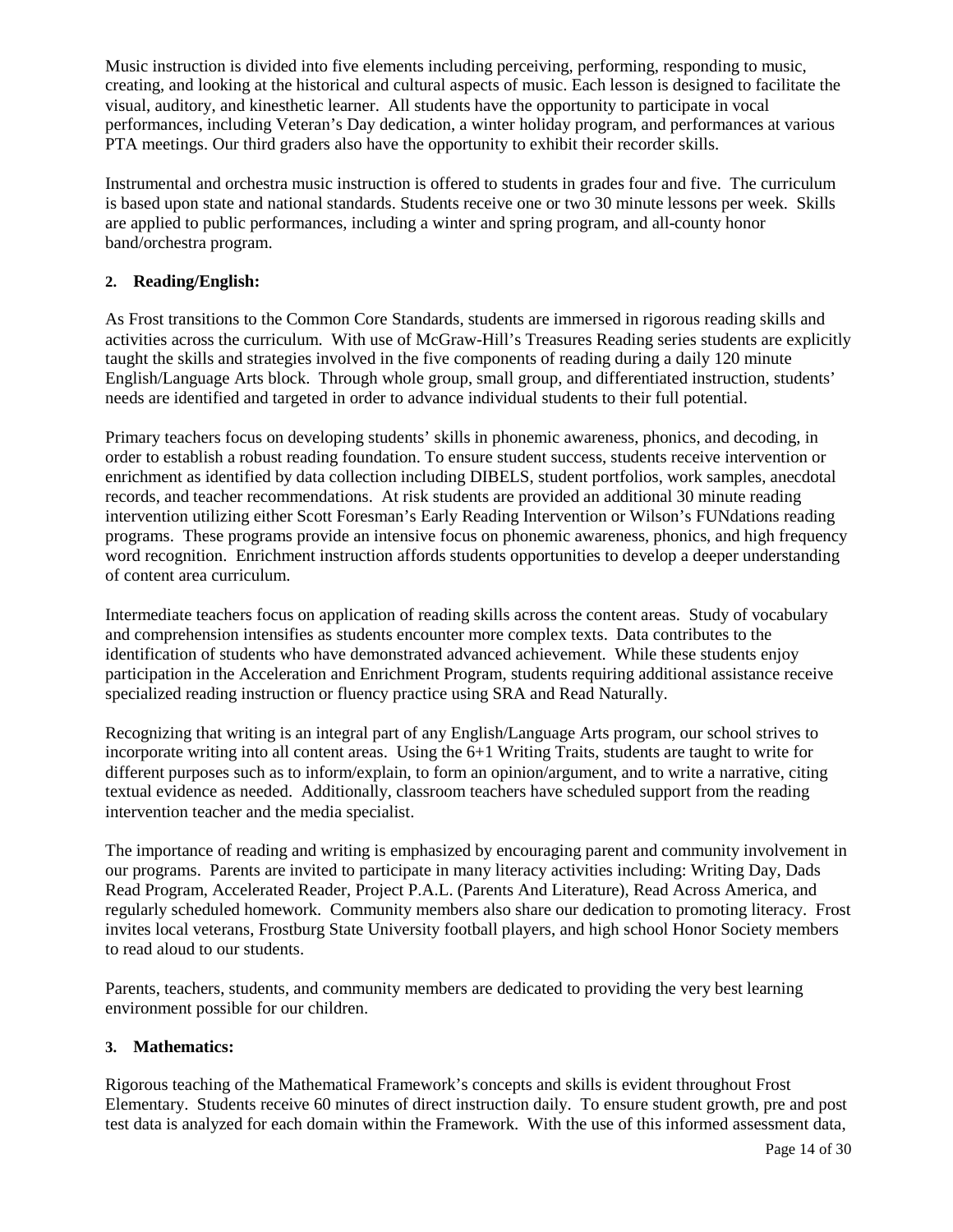teachers are able to differentiate instruction through flexible grouping to meet the needs of all students. Flexible grouping allows the teacher to both remediate and accelerate students' learning, incorporating the eight Mathematical Practices.

Teachers strive to move students' mathematical understanding from the concrete stage, through the iconic/symbolic stage, and into the abstract stage by employing many strategies and resources. Forefront in our arsenal of tools is Pearson's enVision program which encompasses Math Start Literature, Pearson Success Net online tools, center activities and materials, Common Core Daily Review, and other leveled resources. In addition all students utilize hands on manipulatives, teacher made activities, Center Stage activities, and various online and computer based programs.

In keeping with the Math Content Frameworks teachers employ a variety of resources and methods to engage and challenge students. Focus Walls are posted with an essential question, vocabulary, and real world applications for teacher and student referral when needed. Through the "I Do, We Do, You Do" modeling technique students are gradually released to become independent learners. In addition, flexible grouping of students allows for differentiation of instruction to ensure acquisition of skills. Fluency of math facts is acknowledged to be a vital foundational skill and is regularly assessed through timed paper/pencil and online drills.

Math expands beyond the boundaries of the classroom. Math skills are life skills used throughout the curriculum. Speaking and writing with math vocabulary is paramount for students to become college and career ready. Mathematical thinking and skills are applied to real world situations through cross-curricular STEM lessons and projects. Parental involvement and support is encouraged through the use of interactive homework assignments which are comprised of both hands on and written components.

#### **4. Additional Curriculum Area:**

STEM education is an approach to teaching and learning that integrates the areas of science, technology, engineering, and math. It focuses on engagement in inquiry, logical reasoning, collaboration, and investigation. As stated in the Maryland STEM Standards of Practice, the goal of STEM education is to prepare students for post-secondary education and the workforce. This goal aligns with Frost's vision to provide diverse experiences that will enrich the development of our children so that they may become responsible and productive citizens, therefore, we chose to highlight this curriculum area.

The teachers at Frost believe that students should be given the opportunity to practice the essential skills while learning content. STEM Standards of Practice Frameworks engage students in lessons that focus on answering complex questions, investigating global issues, and developing solutions for challenges in real world problems. Teachers design STEM lessons using the 5E Model that support grade level curriculum. Teacher made lessons are placed in a county wide database which enables teachers to easily share lessons across grade levels and disciplines. A STEM specialist collaborates to ensure that students are actively engaged in questioning and hands on activities. STEMcentric lessons have been created on magnets, solar energy, wind power, and many other topics covered in the science textbook.

At Frost, STEM education is embedded in all content areas. STEM lessons are conducted in art, physical education and media classes. Social studies projects have been created using technology, engineering and math. Teachers are able to provide seamless instruction in reading, writing and math during STEM lessons as well as incorporating STEM skills into content areas.

STEM education lends itself to community involvement. Frost is fortunate to be in an area where we have access to guest speakers that can enhance the STEM lessons. Professors from Frostburg State University speak and conduct lessons in astronomy, chemistry, biology, and the environment with appropriate grade levels. Civil engineers, natural resource officers, environmentalists and technology specialists also participate in activities to support STEM lessons. These professionals also participate in our Career Day Program.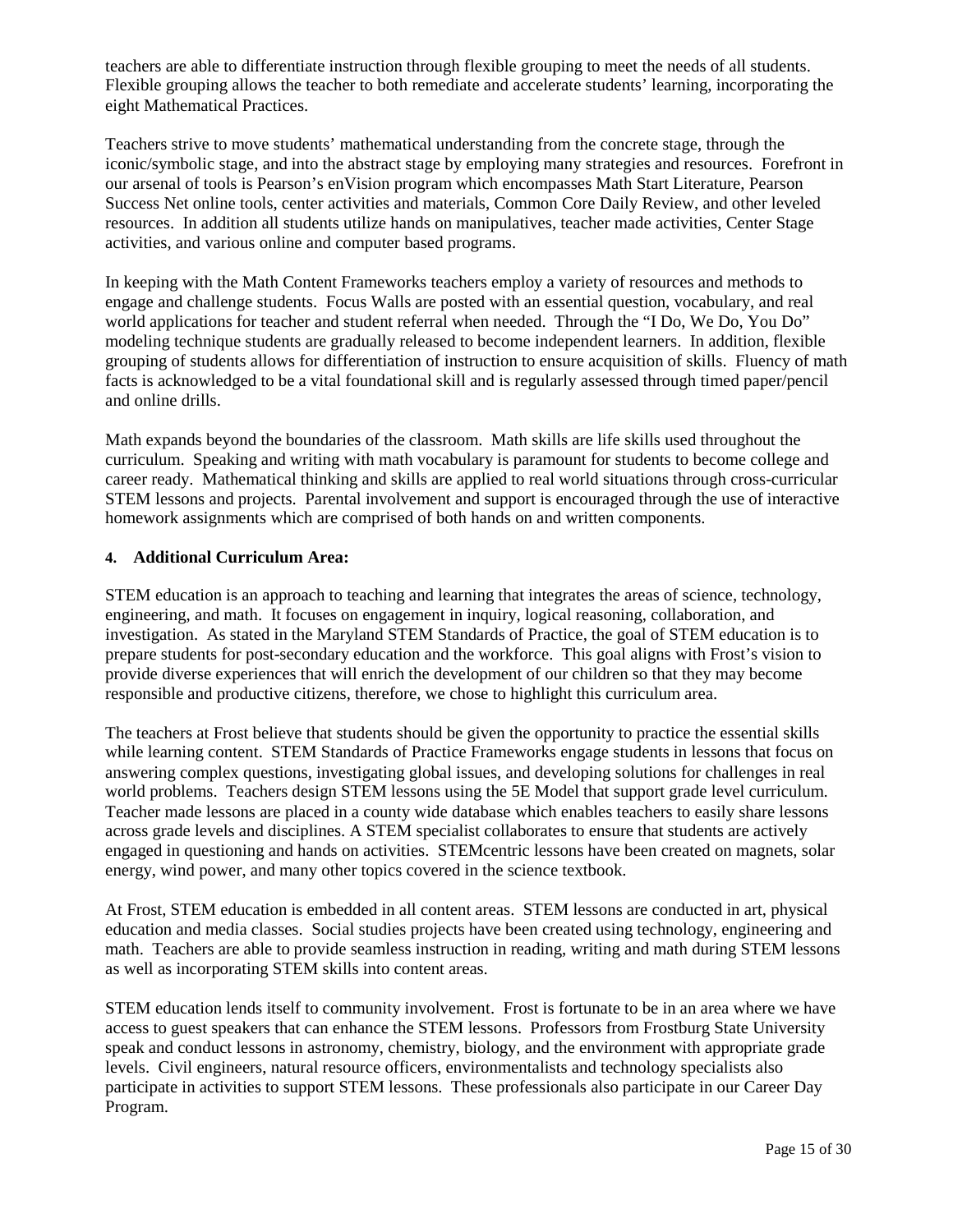STEM education increases teacher instructional awareness to students' reasoning and understanding and promotes the engagement of student problem solving. While exposing students to STEM lessons this integration of content and learning increases student achievement. Frost teachers strive to increase student awareness in STEM areas while preparing students with skills to meet the demands of the global competitive workforce.

#### **5. Instructional Methods:**

World Book dictionary defines instruct as: to give knowledge to; to show how to do; to teach, train, and educate. This is precisely what teachers at Frost Elementary strive to achieve. They start with the premise that each child's experiences and learning style make a difference in their way of learning. Core to students' optimum learning is each teacher's high expectations for each and every child; they genuinely believe that all students can and will learn. Instruction is viewed as a long-term plan to intellectually, physically, and emotionally prepare each child for college or career readiness.

Along with a caring attitude, teachers focus instruction on data analysis which allows them to collaboratively plan lessons that meet the diverse needs of all students. At the beginning of each year, students are assessed using the Dynamic Indicators of Basic Early Literacy Skills (DIBELS). After evaluation of the data, the principal collaborates with the reading intervention teacher and classroom teacher to determine the appropriate remediation. One program used is Fundations, which focuses on phonics skills. Other programs include Early Reading Intervention, Read Naturally, and SRA Corrective Reading Decoding Strategies, which support reading fluency and/or comprehension. Students in grades 3 to 5 who require further enrichment participate in the Acceration and Enrichment academic program. The Instructional Consultation Team meets biweekly to assist teachers in assessing and incorporating strategies for students needing extra support for math, reading, or behavioral concerns.

Another significant tool used to assess student performance is the County Benchmarks (pretests and posttests) for reading, math, and science. Reading unit tests and Math topic tests are also used to assess student performance. In addition, cross-curricular vocabulary development is integral to our instructional program. By using these evaluative tools, teachers look at classroom performance, individual scores, specific student objectives and attainment of objectives. Teachers then use this data to plan for flexible groupings and learning centers.

Instruction is also enhanced through the use of technology. Some websites used include abcya.com, Math Magician, enVisions Math, xtramath.org, and starfall.com. Safari Montage is incorporated into lessons allowing new material to be presented in another motivating way. Other tools of technology include SMART board, SMART table, document camera, a computer lab and mobile laptop carts. Each classroom is equipped with two student laptops. With the use of technology, teachers are able to differentiate instruction by engaging students in research, targeting skills practice, and critiquing and evaluating written responses.

#### **6. Professional Development:**

Frost Elementary School's professional development goals provide teachers and staff members with necessary strategies to facilitate classroom instruction which enhances student learning. Teachers engage in self-directed learning that promotes academic success across the curriculum. Frost educators participate in state, county, and school-based training to address identified needs and help obtain achievement goals. Allegany County has also adopted a new teacher evaluation process which includes a pre-conference, evaluations/observations by both the supervisor and principal and finally a post conference. Additionally, portfolios and Student Learning Objectives (SLO) are weighted in the formal evaluation. This rigorous process ensures the teachers at Frost are using best practices when delivering instruction.

Professional development opportunities play an important role in school improvement at Frost Elementary School. To begin the school year, Allegany County's Superintendant's Advance and the Maryland's Educator Effectiveness Academy provide training our school leaders share with teachers and staff. Shared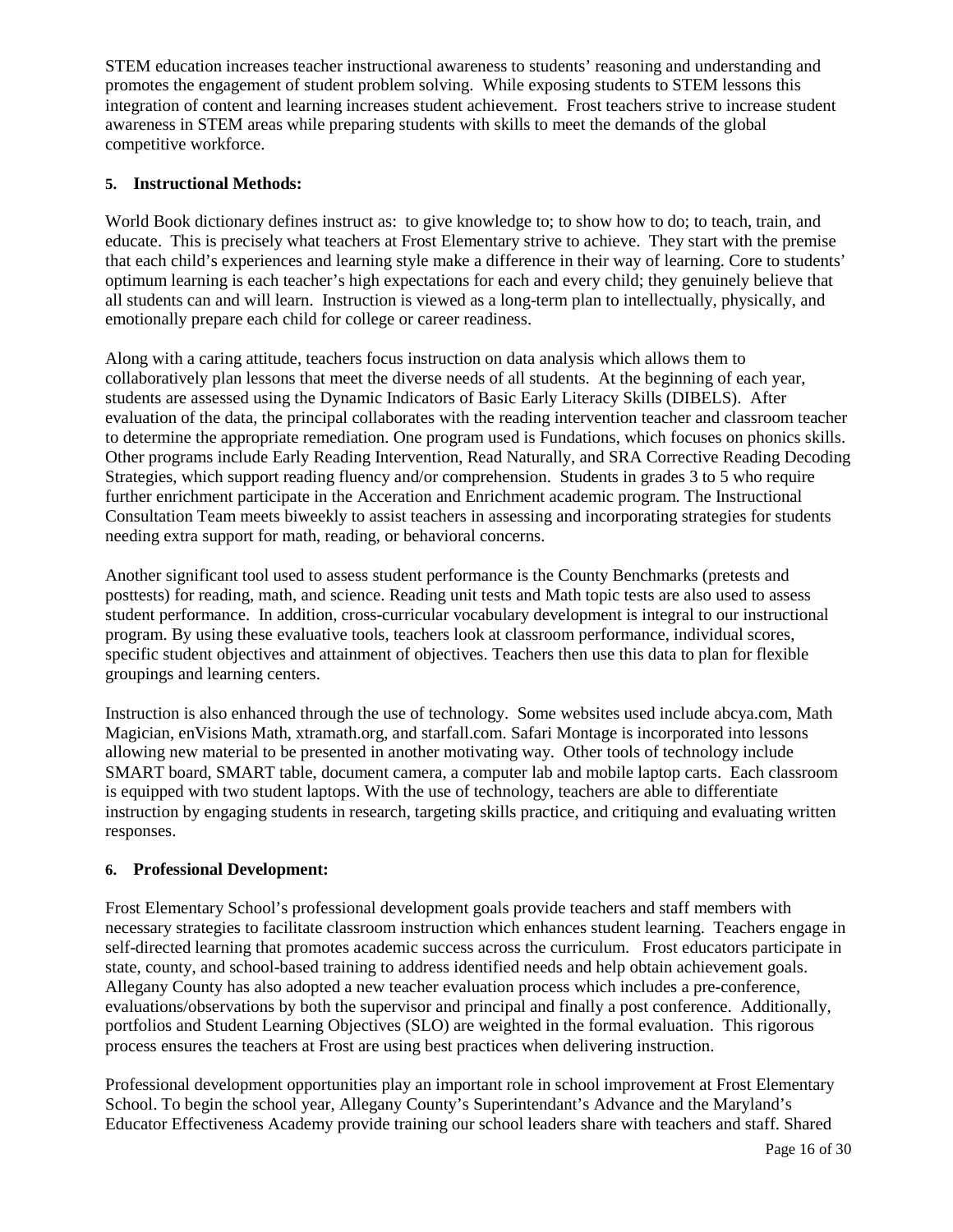ELA, Math, STEM and Interdisciplinary Literacy topics assist teachers in the school-wide implementation of the Common Core Standards.

Colleagues collaborate to build a shared understanding of effective practices to support and improve student learning through grade level weekly team meetings held during the school day. Reading, math and STEM specialists are often scheduled to join team meetings to broaden teacher learning, which supports remedial and enrichment support services. This professional development is related to topics which assist teachers' transition to the Common Core and contribute to the success teachers have in promoting student learning.

Professional learning communities (PLC) engage in collaborative learning and research to improve instruction and student achievement. A PLC including four classroom teachers, a special education teacher, media specialist and the principal has been created and focuses on the Universal Design for Learning (UDL). Research and MSDE webinars help promote discussion concerning student learning styles. An additional PLC consisting of classroom teachers, reading specialist and principal address instruction. 6+1 Traits of Writing has been explored by our teachers and has promoted school-wide writing strategies that students can utilize when addressing their response to text. Teacher collaboration provides opportunities to strengthen instruction to ensure that the needs of all students are being met.

Various professional development training programs allow teachers to gain expertise in areas related to specific school needs. For instance, teachers attend the Maryland Model for School Readiness (MMSR) training to assist with the implementation of the early childhood program. County workshops provide our Acceleration and Enrichment teacher with specialized knowledge for working effectively with high achieving students. Maryland Coalition for Inclusion Education (MCIE) assists our special education teacher with instructional and program needs. Instructional Consultation Team (ICT) trainings assist the team in helping teachers meet the needs of targeted students. Faculty members participate in curriculum trainings and assist in curriculum development to align instruction to the Maryland College and Career Ready Standards.

On-going professional development is considered to be an intricate part of Frost Elementary School's commitment to student success.

#### **7. School Leadership**

A real strength of Frost lies in the collective talents of an exceptionally well-trained and dedicated teaching staff. Purposeful observation of instruction and evaluation of teachers provide insight to our instructional program and its needs. Monthly progress monitoring allows school leaders to collaborate on the use of appropriate intervention experiences for targeted students and sub-groups. The principal facilitates opportunities with staff to analyze assessment data, groupings, and instructional needs to meet the goals of our teachers.

Professional development orchestrated by the principal assists teachers with transitioning to the Common Core Standards and achieving goals identified in our School Improvement Plan. Weekly grade level team meetings, often involving reading, math, and STEM specialists, assist teachers in providing a rigorous curriculum that provides students with a variety of learning experiences and opportunities for academic growth. Shared efforts of Frost school leaders provide professional development opportunities related to research-based teaching strategies that will benefit classroom instruction and student achievement.

Frost's four effective teams of teachers, parents, and community members provide shared decision making opportunities that promote a successful learning community.

Our School Improvement Team analyzes data, identifies school strengths and weaknesses, develops the school improvement plan, addresses school academic needs and shares school scores and goals with teachers, parents, and community members.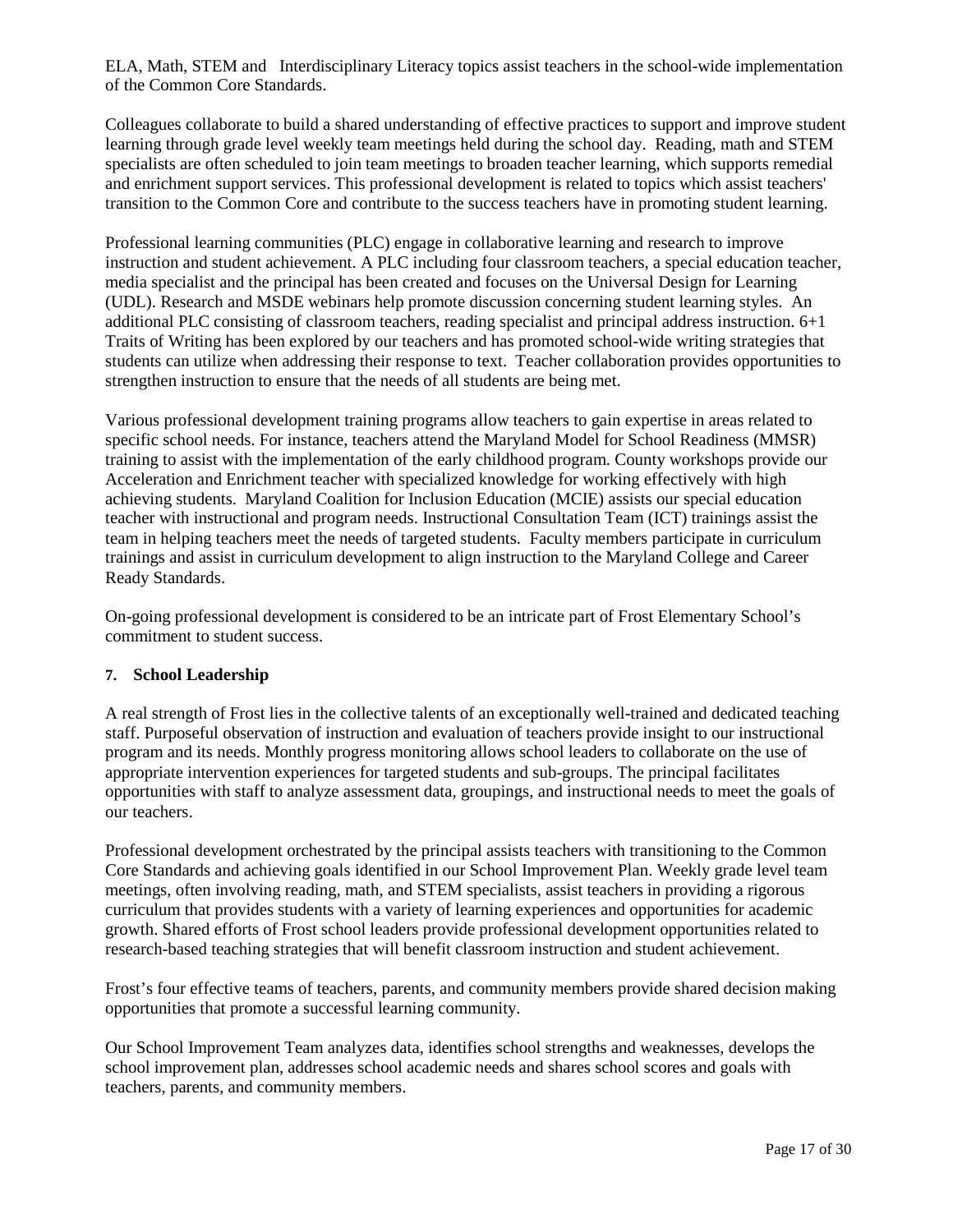Our Student Achievement Team comprised of teacher representatives from each grade level, K-5, examines grade level data collected from reading, math and science county benchmark assessments which are analyzed to evaluate student achievement and to determine school-wide trends. Connections between grade level skills promote discussions related to student learning. This team plans school-wide activities to promote parent awareness of educational strategies.

Our Climate Action Team enhances the atmosphere of our school. Activities are planned to support teachers and staff, like salad day and chocolate day. Events are scheduled to promote character trait development such as food drives, St. Jude's Math-A-Thon, Pennies for Patients, to support the community.

Our Partnership Action Team plans a variety of events to include family and community members. Activities include Veterans Day Readers, American Education Week, "Read Across America," "Excellent Attendance," "Dads Read to Succeed," and "Jump Start" program. Parent and community involvement is beneficial to our school program.

School Action Teams and Frost leaders use the school's vision to help guide instruction and focus the school on academic achievement for all learners. High expectations are held for students, faculty, staff, and administration at Frost Elementary School.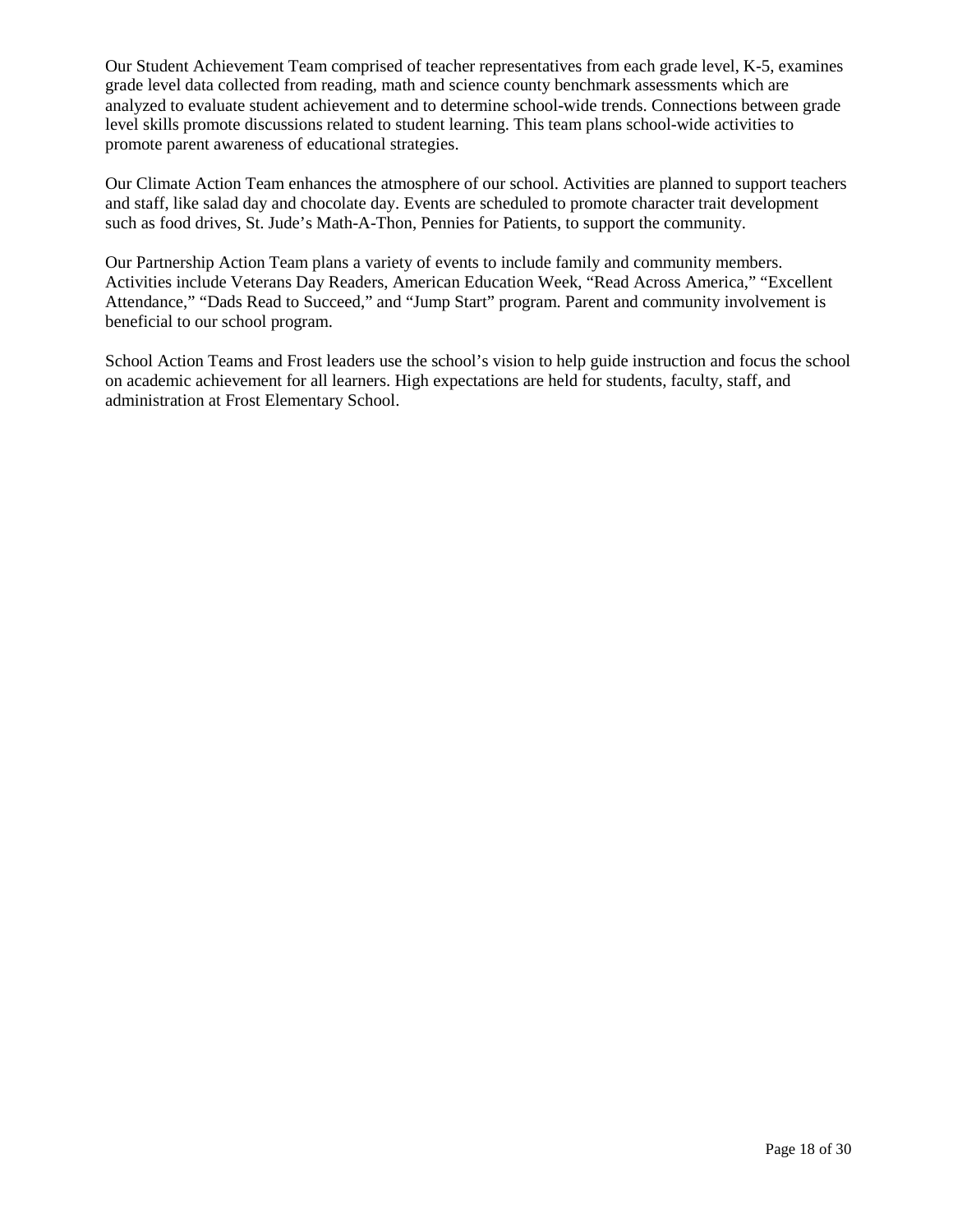**Publisher:** Pearson

**Subject:** <u>Math **Test:** Maryland School Assessment</u><br> **All Students Tested/Grade:** <u>3</u> **Test: Edition/Publication Year:** 2013 **All Students Tested/Grade:** 3 **Edition/Publication Year:** 2013

| School Year                      | 2012-2013        | 2011-2012        | $2010 - 2011$    | 2009-2010        | 2008-2009        |
|----------------------------------|------------------|------------------|------------------|------------------|------------------|
| Testing month                    | Mar              | Mar              | Mar              | Mar              | Mar              |
| <b>SCHOOL SCORES*</b>            |                  |                  |                  |                  |                  |
| % Proficient plus % Advanced     | 93               | 97               | 100              | 97               | 100              |
| % Advanced                       | 33               | 72               | 81               | 69               | 55               |
| Number of students tested        | 45               | 32               | 37               | 38               | 31               |
| Percent of total students tested | 100              | 100              | 100              | 100              | 100              |
| Number of students tested with   | $\overline{0}$   | $\boldsymbol{0}$ | $\overline{0}$   | $\theta$         | $\overline{0}$   |
| alternative assessment           |                  |                  |                  |                  |                  |
| % of students tested with        | $\overline{0}$   | $\overline{0}$   | $\overline{0}$   | $\theta$         | $\overline{0}$   |
| alternative assessment           |                  |                  |                  |                  |                  |
| <b>SUBGROUP SCORES</b>           |                  |                  |                  |                  |                  |
| 1. Free and Reduced-Price        |                  |                  |                  |                  |                  |
| Meals/Socio-Economic/            |                  |                  |                  |                  |                  |
| <b>Disadvantaged Students</b>    |                  |                  |                  |                  |                  |
| % Proficient plus % Advanced     | 86               | 75               | 100              | 89               | 100              |
| % Advanced                       | 31               | 50               | 67               | 56               | 60               |
| Number of students tested        | 16               | $\overline{4}$   | 12               | 9                | 5                |
| 2. Students receiving Special    |                  |                  |                  |                  |                  |
| <b>Education</b>                 |                  |                  |                  |                  |                  |
| % Proficient plus % Advanced     | 78               | 50               | 100              | 100              | 100              |
| % Advanced                       | 22               | 50               | 50               | 20               | 33               |
| Number of students tested        | 9                | $\overline{2}$   | $\overline{4}$   | $\overline{4}$   | 3                |
| 3. English Language Learner      |                  |                  |                  |                  |                  |
| <b>Students</b>                  |                  |                  |                  |                  |                  |
| % Proficient plus % Advanced     | $\overline{0}$   | $\boldsymbol{0}$ | $\mathbf{0}$     | $\overline{0}$   | $\overline{0}$   |
| % Advanced                       | $\overline{0}$   | $\mathbf{0}$     | $\overline{0}$   | $\overline{0}$   | $\overline{0}$   |
| Number of students tested        | $\overline{0}$   | $\boldsymbol{0}$ | $\overline{0}$   | $\boldsymbol{0}$ | $\boldsymbol{0}$ |
| 4. Hispanic or Latino            |                  |                  |                  |                  |                  |
| <b>Students</b>                  |                  |                  |                  |                  |                  |
| % Proficient plus % Advanced     | $\overline{0}$   | $\boldsymbol{0}$ | $\overline{0}$   | $\overline{0}$   | $\overline{0}$   |
| % Advanced                       | $\overline{0}$   | $\boldsymbol{0}$ | $\overline{0}$   | $\boldsymbol{0}$ | $\overline{0}$   |
| Number of students tested        | $\overline{0}$   | $\boldsymbol{0}$ | $\mathbf{0}$     | $\boldsymbol{0}$ | $\boldsymbol{0}$ |
| 5. African-American              |                  |                  |                  |                  |                  |
| <b>Students</b>                  |                  |                  |                  |                  |                  |
| % Proficient plus % Advanced     | $\overline{0}$   | $\mathbf{0}$     | $\mathbf{0}$     | $\overline{0}$   | $\overline{0}$   |
| % Advanced                       | $\overline{0}$   | $\boldsymbol{0}$ | $\boldsymbol{0}$ | $\overline{0}$   | $\overline{0}$   |
| Number of students tested        | $\boldsymbol{0}$ | $\overline{0}$   | $\overline{0}$   | $\overline{0}$   | $\mathbf{0}$     |
| <b>6. Asian Students</b>         |                  |                  |                  |                  |                  |
| % Proficient plus % Advanced     | $\overline{0}$   | $\overline{0}$   | $\overline{0}$   | $\overline{0}$   | $\Omega$         |
| % Advanced                       | $\overline{0}$   | $\mathbf{0}$     | $\boldsymbol{0}$ | $\overline{0}$   | $\mathbf{0}$     |
| Number of students tested        | $\boldsymbol{0}$ | $\boldsymbol{0}$ | $\boldsymbol{0}$ | $\overline{0}$   | $\mathbf{0}$     |
| 7. American Indian or            |                  |                  |                  |                  |                  |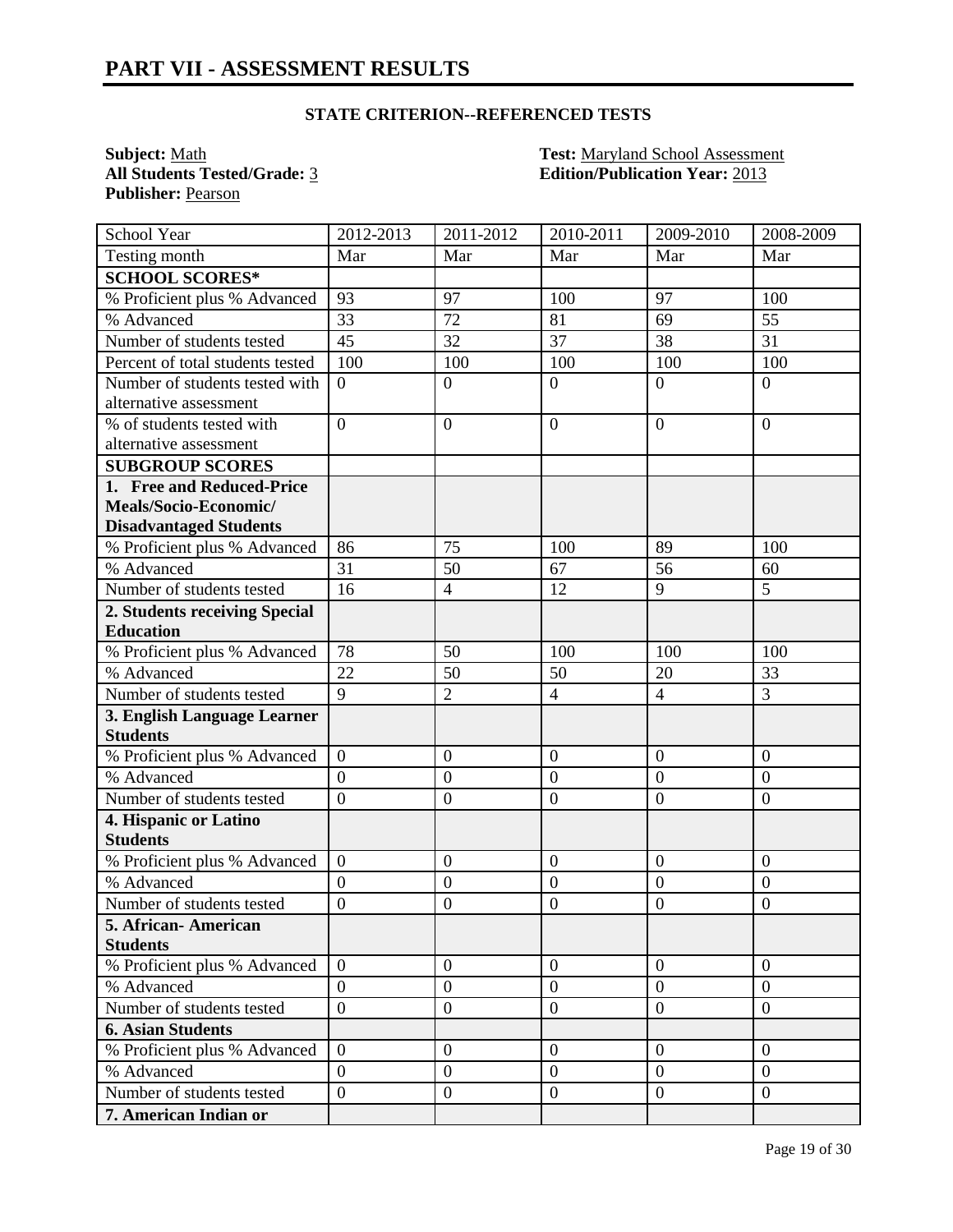| <b>Alaska Native Students</b>    |                |                |                |                |                |
|----------------------------------|----------------|----------------|----------------|----------------|----------------|
| % Proficient plus % Advanced     | $\overline{0}$ | $\overline{0}$ | $\overline{0}$ | $\overline{0}$ | $\overline{0}$ |
| % Advanced                       | $\overline{0}$ | $\overline{0}$ | $\overline{0}$ | $\overline{0}$ | $\overline{0}$ |
| Number of students tested        | $\theta$       | $\overline{0}$ | $\overline{0}$ | $\overline{0}$ | $\overline{0}$ |
| 8. Native Hawaiian or other      |                |                |                |                |                |
| <b>Pacific Islander Students</b> |                |                |                |                |                |
| % Proficient plus % Advanced     | $\Omega$       | $\overline{0}$ | $\overline{0}$ | $\overline{0}$ | $\overline{0}$ |
| % Advanced                       | $\theta$       | $\overline{0}$ | $\theta$       | $\theta$       | $\theta$       |
| Number of students tested        | $\Omega$       | $\theta$       | $\Omega$       | $\overline{0}$ | $\Omega$       |
| 9. White Students                |                |                |                |                |                |
| % Proficient plus % Advanced     | 93             | 97             | 100            | 100            | 100            |
| % Advanced                       | 30             | 73             | 78             | 71             | 50             |
| Number of students tested        | 40             | 30             | 32             | 35             | 28             |
| 10. Two or More Races            |                |                |                |                |                |
| identified Students              |                |                |                |                |                |
| % Proficient plus % Advanced     | $\theta$       | $\Omega$       | $\Omega$       | $\Omega$       | $\Omega$       |
| % Advanced                       | $\overline{0}$ | $\overline{0}$ | $\overline{0}$ | $\overline{0}$ | $\overline{0}$ |
| Number of students tested        | $\overline{0}$ | $\overline{0}$ | $\overline{0}$ | $\overline{0}$ | $\Omega$       |
| 11. Other 1: Other 1             |                |                |                |                |                |
| % Proficient plus % Advanced     | $\overline{0}$ | $\overline{0}$ | $\overline{0}$ | $\overline{0}$ | $\overline{0}$ |
| % Advanced                       | $\theta$       | $\overline{0}$ | $\theta$       | $\overline{0}$ | $\theta$       |
| Number of students tested        | $\overline{0}$ | $\overline{0}$ | $\overline{0}$ | $\Omega$       | $\Omega$       |
| 12. Other 2: Other 2             |                |                |                |                |                |
| % Proficient plus % Advanced     | $\theta$       | $\overline{0}$ | $\Omega$       | $\overline{0}$ | $\Omega$       |
| % Advanced                       | $\Omega$       | $\overline{0}$ | $\Omega$       | $\Omega$       | $\Omega$       |
| Number of students tested        | $\overline{0}$ | $\overline{0}$ | $\overline{0}$ | $\overline{0}$ | $\overline{0}$ |
| 13. Other 3: Other 3             |                |                |                |                |                |
| % Proficient plus % Advanced     | $\Omega$       | $\Omega$       | $\Omega$       | $\Omega$       | $\theta$       |
| % Advanced                       | $\overline{0}$ | $\overline{0}$ | $\theta$       | $\mathbf{0}$   | $\theta$       |
| Number of students tested        | $\overline{0}$ | $\overline{0}$ | $\overline{0}$ | $\overline{0}$ | $\theta$       |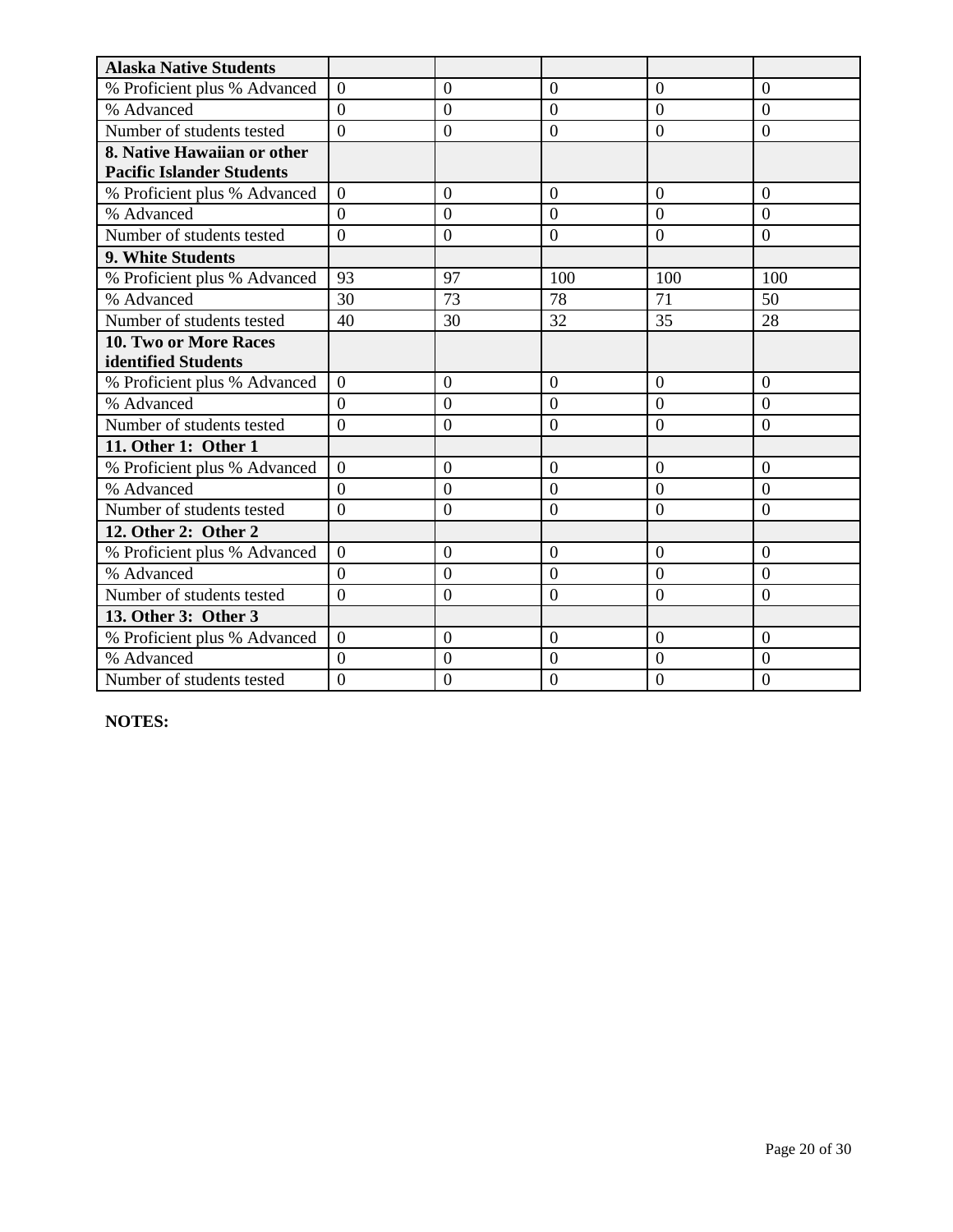**Publisher:** Pearson

#### **Subject:** <u>Math **Test:** Maryland School Assessment</u><br> **All Students Tested/Grade:** 4 **Test: Edition/Publication Year:** 2013 **All Students Tested/Grade:** 4 **Edition/Publication Year:** 2013

| School Year                      | 2012-2013                        | 2011-2012        | 2010-2011      | 2009-2010                  | 2008-2009        |
|----------------------------------|----------------------------------|------------------|----------------|----------------------------|------------------|
| Testing month                    | Mar                              | Mar              | Mar            | Mar                        | Mar              |
| <b>SCHOOL SCORES*</b>            |                                  |                  |                |                            |                  |
| % Proficient plus % Advanced     | 100                              | 100              | 97             | 97                         | 100              |
| % Advanced                       | 80                               | 76               | 83             | 69                         | 67               |
| Number of students tested        | 30                               | 37               | 35             | 35                         | 36               |
| Percent of total students tested | 100                              | 100              | 100            | 100                        | 100              |
| Number of students tested with   | $\overline{0}$                   | $\boldsymbol{0}$ | $\mathbf{0}$   | $\overline{0}$             | $\overline{0}$   |
| alternative assessment           |                                  |                  |                |                            |                  |
| % of students tested with        | $\overline{0}$                   | $\overline{0}$   | $\overline{0}$ | $\overline{0}$             | $\overline{0}$   |
| alternative assessment           |                                  |                  |                |                            |                  |
| <b>SUBGROUP SCORES</b>           |                                  |                  |                |                            |                  |
| 1. Free and Reduced-Price        |                                  |                  |                |                            |                  |
| Meals/Socio-Economic/            |                                  |                  |                |                            |                  |
| <b>Disadvantaged Students</b>    |                                  |                  |                |                            |                  |
| % Proficient plus % Advanced     | 100                              | 100              | 88             | 83                         | 100              |
| % Advanced                       | 33                               | 60               | 63             | 67                         | 64               |
| Number of students tested        | $\overline{3}$                   | 15               | 8              | 6                          | 11               |
| 2. Students receiving Special    |                                  |                  |                |                            |                  |
| <b>Education</b>                 |                                  |                  |                |                            |                  |
| % Proficient plus % Advanced     | 100                              | 100              | 100            | 50                         | 100              |
| % Advanced                       | 100                              | 60               | 50             | $\boldsymbol{0}$           | 71               |
| Number of students tested        | $\mathbf{1}$                     | 5                | $\overline{2}$ | $\overline{2}$             | $\overline{7}$   |
| 3. English Language Learner      |                                  |                  |                |                            |                  |
| <b>Students</b>                  |                                  |                  |                |                            |                  |
| % Proficient plus % Advanced     | $\overline{0}$                   | $\overline{0}$   | $\overline{0}$ | $\overline{0}$             | $\overline{0}$   |
| % Advanced                       | $\overline{0}$                   | $\boldsymbol{0}$ | $\overline{0}$ | $\overline{0}$             | $\overline{0}$   |
| Number of students tested        | $\overline{0}$                   | $\boldsymbol{0}$ | $\overline{0}$ | $\boldsymbol{0}$           | $\boldsymbol{0}$ |
| 4. Hispanic or Latino            |                                  |                  |                |                            |                  |
| <b>Students</b>                  |                                  |                  |                |                            |                  |
| % Proficient plus % Advanced     | $\boldsymbol{0}$                 | $\boldsymbol{0}$ | $\overline{0}$ | $\overline{0}$             | $\overline{0}$   |
| % Advanced                       | $\overline{0}$                   | $\boldsymbol{0}$ | $\overline{0}$ | $\overline{0}$             | $\overline{0}$   |
| Number of students tested        | $\overline{0}$                   | $\boldsymbol{0}$ | $\overline{0}$ | $\overline{0}$             | $\overline{0}$   |
| 5. African-American              |                                  |                  |                |                            |                  |
| <b>Students</b>                  |                                  |                  |                |                            |                  |
| % Proficient plus % Advanced     | $\overline{0}$                   | $\boldsymbol{0}$ | $\mathbf{0}$   | $\overline{0}$             | $\overline{0}$   |
| % Advanced                       | $\overline{0}$<br>$\overline{0}$ | $\boldsymbol{0}$ | $\mathbf{0}$   | $\theta$<br>$\overline{0}$ | $\overline{0}$   |
| Number of students tested        |                                  | $\boldsymbol{0}$ | $\overline{0}$ |                            | $\overline{0}$   |
| <b>6. Asian Students</b>         |                                  |                  |                |                            |                  |
| % Proficient plus % Advanced     | $\overline{0}$                   | $\overline{0}$   | $\overline{0}$ | $\overline{0}$             | $\overline{0}$   |
| % Advanced                       | $\overline{0}$                   | $\boldsymbol{0}$ | $\overline{0}$ | $\theta$                   | $\overline{0}$   |
| Number of students tested        | $\overline{0}$                   | $\boldsymbol{0}$ | $\mathbf{0}$   | $\mathbf{0}$               | $\overline{0}$   |
| 7. American Indian or            |                                  |                  |                |                            |                  |
| <b>Alaska Native Students</b>    |                                  |                  |                |                            |                  |
| % Proficient plus % Advanced     | $\overline{0}$                   | $\overline{0}$   | $\overline{0}$ | $\overline{0}$             | $\overline{0}$   |
| % Advanced                       | $\boldsymbol{0}$                 | $\boldsymbol{0}$ | $\mathbf{0}$   | $\overline{0}$             | $\overline{0}$   |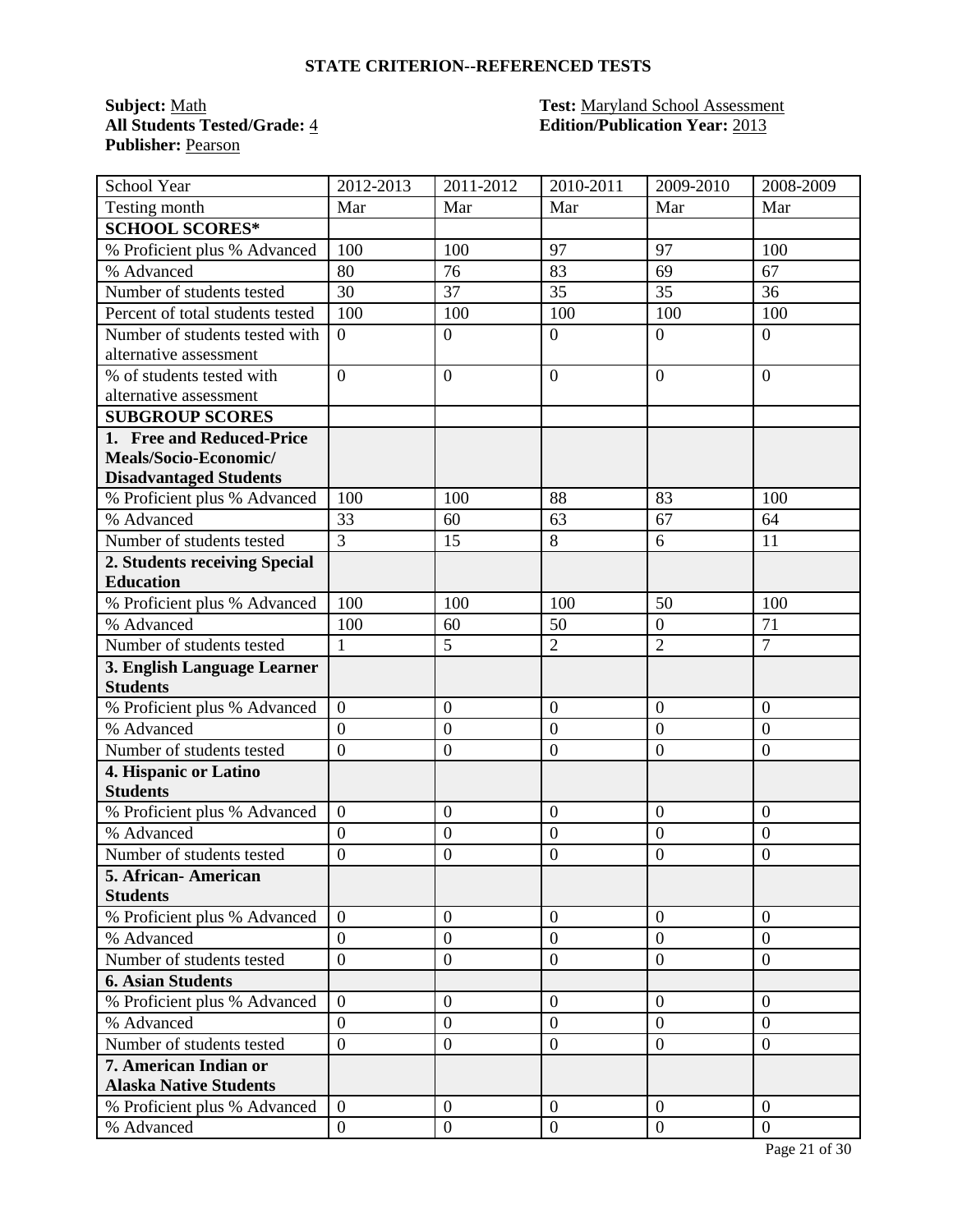| Number of students tested        | $\Omega$       | $\overline{0}$   | $\overline{0}$ | $\Omega$       | $\theta$       |
|----------------------------------|----------------|------------------|----------------|----------------|----------------|
| 8. Native Hawaiian or other      |                |                  |                |                |                |
| <b>Pacific Islander Students</b> |                |                  |                |                |                |
| % Proficient plus % Advanced     | $\overline{0}$ | $\overline{0}$   | $\overline{0}$ | $\overline{0}$ | $\overline{0}$ |
| % Advanced                       | $\overline{0}$ | $\overline{0}$   | $\overline{0}$ | $\overline{0}$ | $\Omega$       |
| Number of students tested        | $\overline{0}$ | $\overline{0}$   | $\overline{0}$ | $\Omega$       | $\overline{0}$ |
| 9. White Students                |                |                  |                |                |                |
| % Proficient plus % Advanced     | 100            | 100              | 97             | 97             | 100            |
| % Advanced                       | 82             | 76               | 82             | 66             | 67             |
| Number of students tested        | 27             | 33               | 33             | 32             | 36             |
| 10. Two or More Races            |                |                  |                |                |                |
| identified Students              |                |                  |                |                |                |
| % Proficient plus % Advanced     | $\theta$       | $\theta$         | $\Omega$       | $\theta$       | $\Omega$       |
| % Advanced                       | $\overline{0}$ | $\theta$         | $\overline{0}$ | $\theta$       | $\overline{0}$ |
| Number of students tested        | $\overline{0}$ | $\overline{0}$   | $\overline{0}$ | $\overline{0}$ | $\overline{0}$ |
| 11. Other 1: Other 1             |                |                  |                |                |                |
| % Proficient plus % Advanced     | $\overline{0}$ | $\overline{0}$   | $\overline{0}$ | $\overline{0}$ | $\Omega$       |
| % Advanced                       | $\theta$       | $\theta$         | $\overline{0}$ | $\overline{0}$ | $\overline{0}$ |
| Number of students tested        | $\overline{0}$ | $\overline{0}$   | $\overline{0}$ | $\overline{0}$ | $\overline{0}$ |
| 12. Other 2: Other 2             |                |                  |                |                |                |
| % Proficient plus % Advanced     | $\overline{0}$ | $\overline{0}$   | $\overline{0}$ | $\overline{0}$ | $\overline{0}$ |
| % Advanced                       | $\Omega$       | $\boldsymbol{0}$ | $\overline{0}$ | $\overline{0}$ | $\overline{0}$ |
| Number of students tested        | $\overline{0}$ | $\theta$         | $\overline{0}$ | $\overline{0}$ | $\overline{0}$ |
| 13. Other 3: Other 3             |                |                  |                |                |                |
| % Proficient plus % Advanced     | $\overline{0}$ | $\overline{0}$   | $\overline{0}$ | $\overline{0}$ | $\overline{0}$ |
| % Advanced                       | $\Omega$       | $\theta$         | $\overline{0}$ | $\overline{0}$ | $\Omega$       |
| Number of students tested        | $\overline{0}$ | $\overline{0}$   | $\overline{0}$ | $\Omega$       | $\overline{0}$ |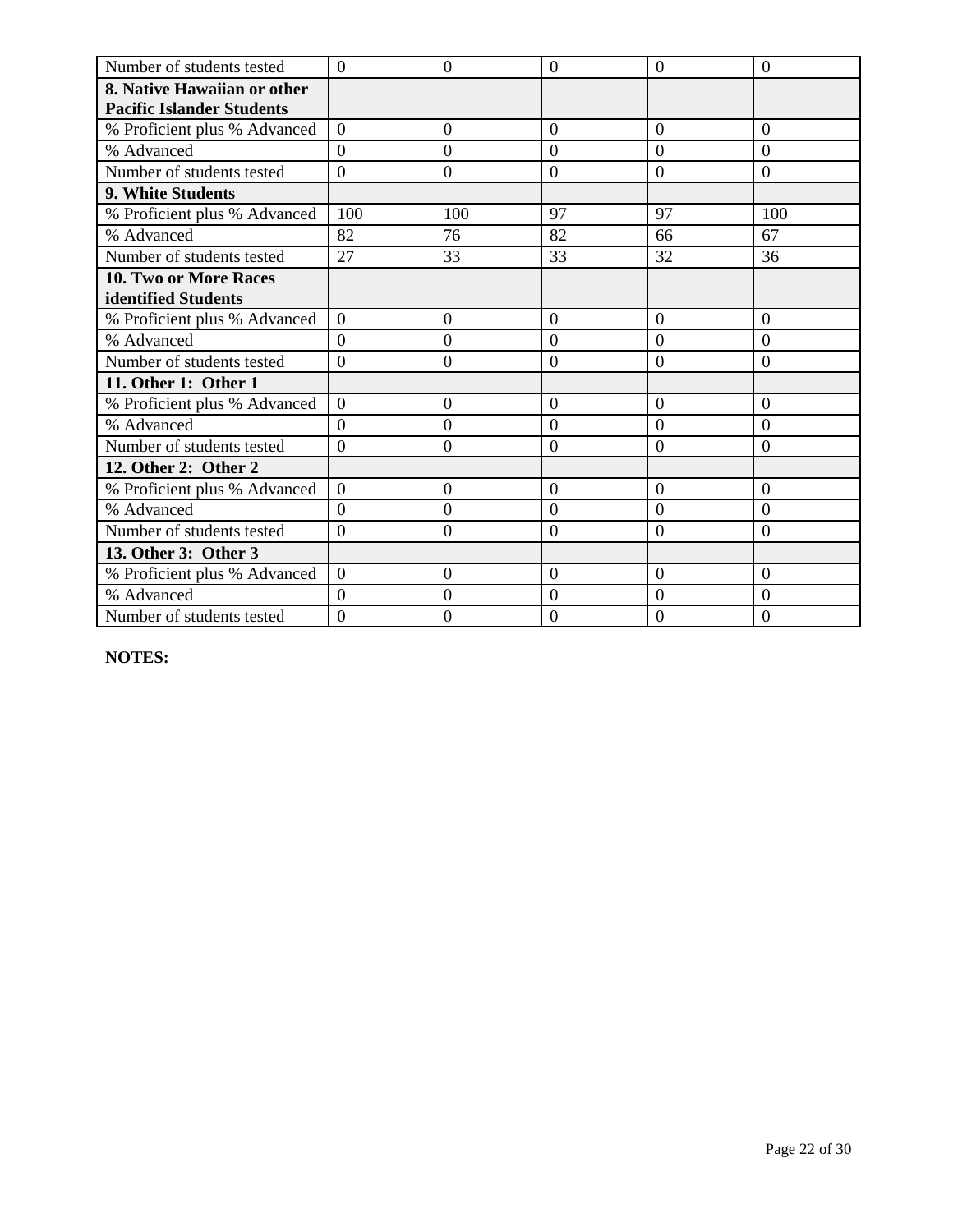**Publisher:** Pearson

#### **Subject:** <u>Math **Test:** Maryland School Assessment</u><br> **All Students Tested/Grade:** 5 **Test: Edition/Publication Year:** 2013 **Edition/Publication Year: 2013**

| School Year                      | 2012-2013        | 2011-2012        | 2010-2011        | 2009-2010        | 2008-2009      |
|----------------------------------|------------------|------------------|------------------|------------------|----------------|
| Testing month                    | Mar              | Mar              | Mar              | Mar              | Mar            |
| <b>SCHOOL SCORES*</b>            |                  |                  |                  |                  |                |
| % Proficient plus % Advanced     | 100              | 100              | 97               | 100              | 100            |
| % Advanced                       | 66               | 77               | 53               | 58               | 58             |
| Number of students tested        | 38               | 31               | 38               | 40               | 38             |
| Percent of total students tested | 100              | 100              | 100              | 100              | 100            |
| Number of students tested with   | $\overline{0}$   | $\overline{0}$   | $\boldsymbol{0}$ | $\overline{0}$   | $\overline{0}$ |
| alternative assessment           |                  |                  |                  |                  |                |
| % of students tested with        | $\overline{0}$   | $\overline{0}$   | $\boldsymbol{0}$ | $\overline{0}$   | $\overline{0}$ |
| alternative assessment           |                  |                  |                  |                  |                |
| <b>SUBGROUP SCORES</b>           |                  |                  |                  |                  |                |
| 1. Free and Reduced-Price        |                  |                  |                  |                  |                |
| Meals/Socio-Economic/            |                  |                  |                  |                  |                |
| <b>Disadvantaged Students</b>    |                  |                  |                  |                  |                |
| % Proficient plus % Advanced     | 100              | 100              | 90               | 100              | 100            |
| % Advanced                       | 27               | 38               | 20               | 56               | 42             |
| Number of students tested        | 11               | 8                | 10               | 9                | 12             |
| 2. Students receiving Special    |                  |                  |                  |                  |                |
| <b>Education</b>                 |                  |                  |                  |                  |                |
| % Proficient plus % Advanced     | 100              | 100              | 67               | 100              | 100            |
| % Advanced                       | 75               | $\boldsymbol{0}$ | 33               | $\overline{0}$   | 33             |
| Number of students tested        | $\overline{4}$   | 3                | 3                | $\overline{4}$   | 6              |
| 3. English Language Learner      |                  |                  |                  |                  |                |
| <b>Students</b>                  |                  |                  |                  |                  |                |
| % Proficient plus % Advanced     | $\overline{0}$   | $\overline{0}$   | $\overline{0}$   | $\overline{0}$   | $\overline{0}$ |
| % Advanced                       | $\overline{0}$   | $\boldsymbol{0}$ | $\overline{0}$   | $\mathbf{0}$     | $\overline{0}$ |
| Number of students tested        | $\overline{0}$   | $\boldsymbol{0}$ | $\boldsymbol{0}$ | $\overline{0}$   | $\overline{0}$ |
| 4. Hispanic or Latino            |                  |                  |                  |                  |                |
| <b>Students</b>                  |                  |                  |                  |                  |                |
| % Proficient plus % Advanced     | $\overline{0}$   | $\boldsymbol{0}$ | $\overline{0}$   | $\boldsymbol{0}$ | $\overline{0}$ |
| % Advanced                       | $\overline{0}$   | $\boldsymbol{0}$ | $\boldsymbol{0}$ | $\boldsymbol{0}$ | $\mathbf{0}$   |
| Number of students tested        | $\overline{0}$   | $\overline{0}$   | $\overline{0}$   | $\overline{0}$   | $\overline{0}$ |
| 5. African- American             |                  |                  |                  |                  |                |
| <b>Students</b>                  |                  |                  |                  |                  |                |
| % Proficient plus % Advanced     | $\Omega$         | $\overline{0}$   | $\overline{0}$   | $\overline{0}$   | $\overline{0}$ |
| % Advanced                       | $\overline{0}$   | $\boldsymbol{0}$ | $\mathbf{0}$     | $\overline{0}$   | $\overline{0}$ |
| Number of students tested        | $\overline{0}$   | $\boldsymbol{0}$ | $\mathbf{0}$     | $\overline{0}$   | $\overline{0}$ |
| <b>6. Asian Students</b>         |                  |                  |                  |                  |                |
| % Proficient plus % Advanced     | $\overline{0}$   | $\boldsymbol{0}$ | $\overline{0}$   | $\overline{0}$   | $\overline{0}$ |
| % Advanced                       | $\overline{0}$   | $\overline{0}$   | $\overline{0}$   | $\overline{0}$   | $\overline{0}$ |
| Number of students tested        | $\overline{0}$   | $\boldsymbol{0}$ | $\mathbf{0}$     | $\overline{0}$   | $\overline{0}$ |
| 7. American Indian or            |                  |                  |                  |                  |                |
| <b>Alaska Native Students</b>    |                  |                  |                  |                  |                |
| % Proficient plus % Advanced     | $\theta$         | $\overline{0}$   | $\mathbf{0}$     | $\theta$         | $\overline{0}$ |
| % Advanced                       | $\boldsymbol{0}$ | $\boldsymbol{0}$ | $\overline{0}$   | $\overline{0}$   | $\overline{0}$ |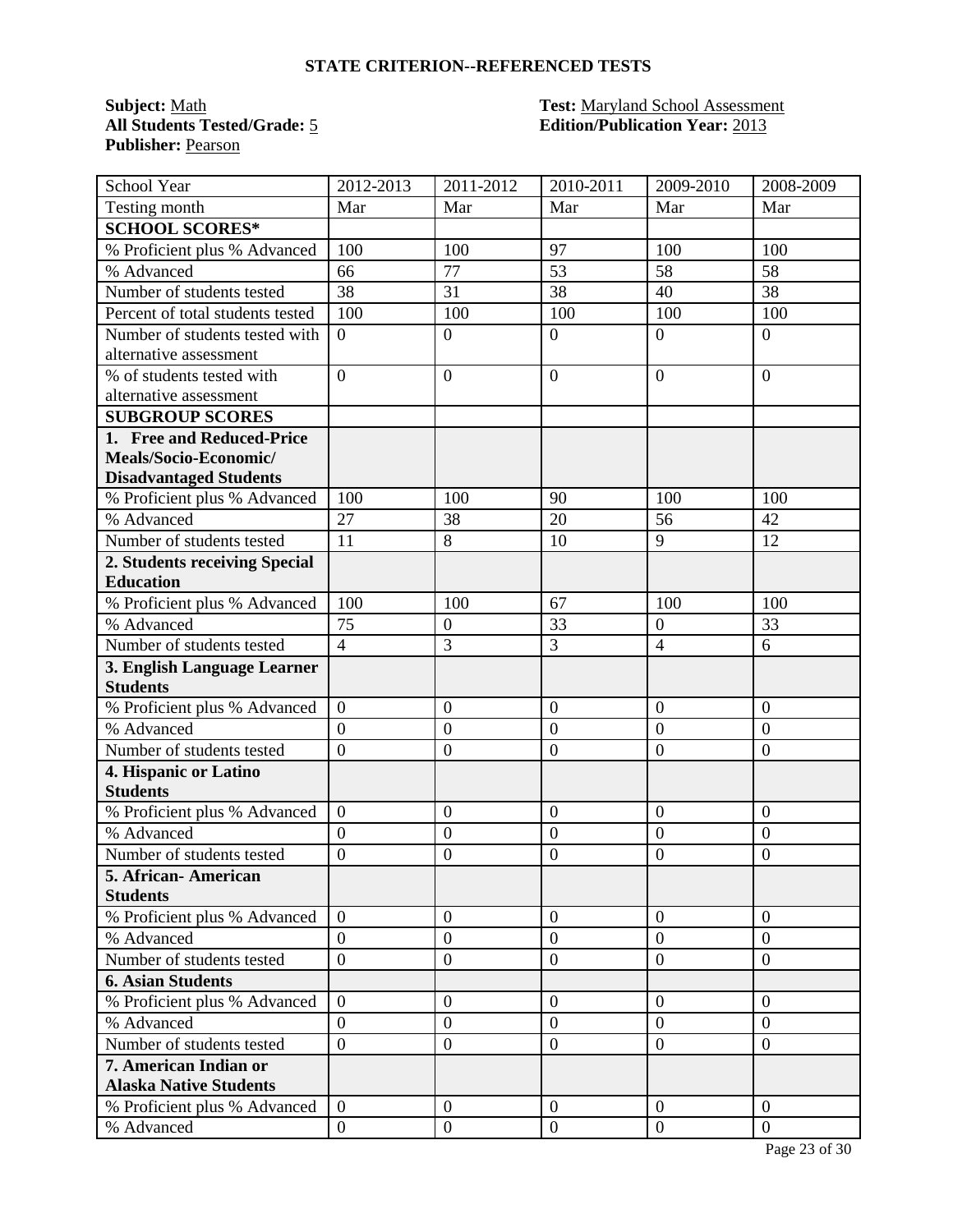| Number of students tested        | $\overline{0}$ | $\overline{0}$   | $\overline{0}$   | $\overline{0}$ | $\overline{0}$   |
|----------------------------------|----------------|------------------|------------------|----------------|------------------|
| 8. Native Hawaiian or other      |                |                  |                  |                |                  |
| <b>Pacific Islander Students</b> |                |                  |                  |                |                  |
| % Proficient plus % Advanced     | $\overline{0}$ | $\overline{0}$   | $\overline{0}$   | $\overline{0}$ | $\overline{0}$   |
| % Advanced                       | $\overline{0}$ | $\overline{0}$   | $\overline{0}$   | $\overline{0}$ | $\overline{0}$   |
| Number of students tested        | $\overline{0}$ | $\mathbf{0}$     | $\overline{0}$   | $\overline{0}$ | $\overline{0}$   |
| <b>9. White Students</b>         |                |                  |                  |                |                  |
| % Proficient plus % Advanced     | 100            | 100              | 97               | 100            | 100              |
| % Advanced                       | 70             | 76               | 47               | 59             | 59               |
| Number of students tested        | 33             | 29               | 34               | 39             | 36               |
| 10. Two or More Races            |                |                  |                  |                |                  |
| identified Students              |                |                  |                  |                |                  |
| % Proficient plus % Advanced     | $\overline{0}$ | $\overline{0}$   | $\overline{0}$   | $\overline{0}$ | $\overline{0}$   |
| % Advanced                       | $\overline{0}$ | $\boldsymbol{0}$ | $\boldsymbol{0}$ | $\overline{0}$ | $\boldsymbol{0}$ |
| Number of students tested        | $\overline{0}$ | $\overline{0}$   | $\boldsymbol{0}$ | $\overline{0}$ | $\overline{0}$   |
| 11. Other 1: Other 1             |                |                  |                  |                |                  |
| % Proficient plus % Advanced     | $\overline{0}$ | $\overline{0}$   | $\overline{0}$   | $\overline{0}$ | $\overline{0}$   |
| % Advanced                       | $\overline{0}$ | $\overline{0}$   | $\overline{0}$   | $\overline{0}$ | $\overline{0}$   |
| Number of students tested        | $\overline{0}$ | $\mathbf{0}$     | $\boldsymbol{0}$ | $\overline{0}$ | $\overline{0}$   |
| 12. Other 2: Other 2             |                |                  |                  |                |                  |
| % Proficient plus % Advanced     | $\overline{0}$ | $\overline{0}$   | $\overline{0}$   | $\overline{0}$ | $\overline{0}$   |
| % Advanced                       | $\theta$       | $\overline{0}$   | $\overline{0}$   | $\overline{0}$ | $\overline{0}$   |
| Number of students tested        | $\overline{0}$ | $\theta$         | $\overline{0}$   | $\overline{0}$ | $\overline{0}$   |
| 13. Other 3: Other 3             |                |                  |                  |                |                  |
| % Proficient plus % Advanced     | $\overline{0}$ | $\overline{0}$   | $\overline{0}$   | $\overline{0}$ | $\overline{0}$   |
| % Advanced                       | $\Omega$       | $\theta$         | $\overline{0}$   | $\overline{0}$ | $\Omega$         |
| Number of students tested        | $\overline{0}$ | $\overline{0}$   | $\overline{0}$   | $\Omega$       | $\overline{0}$   |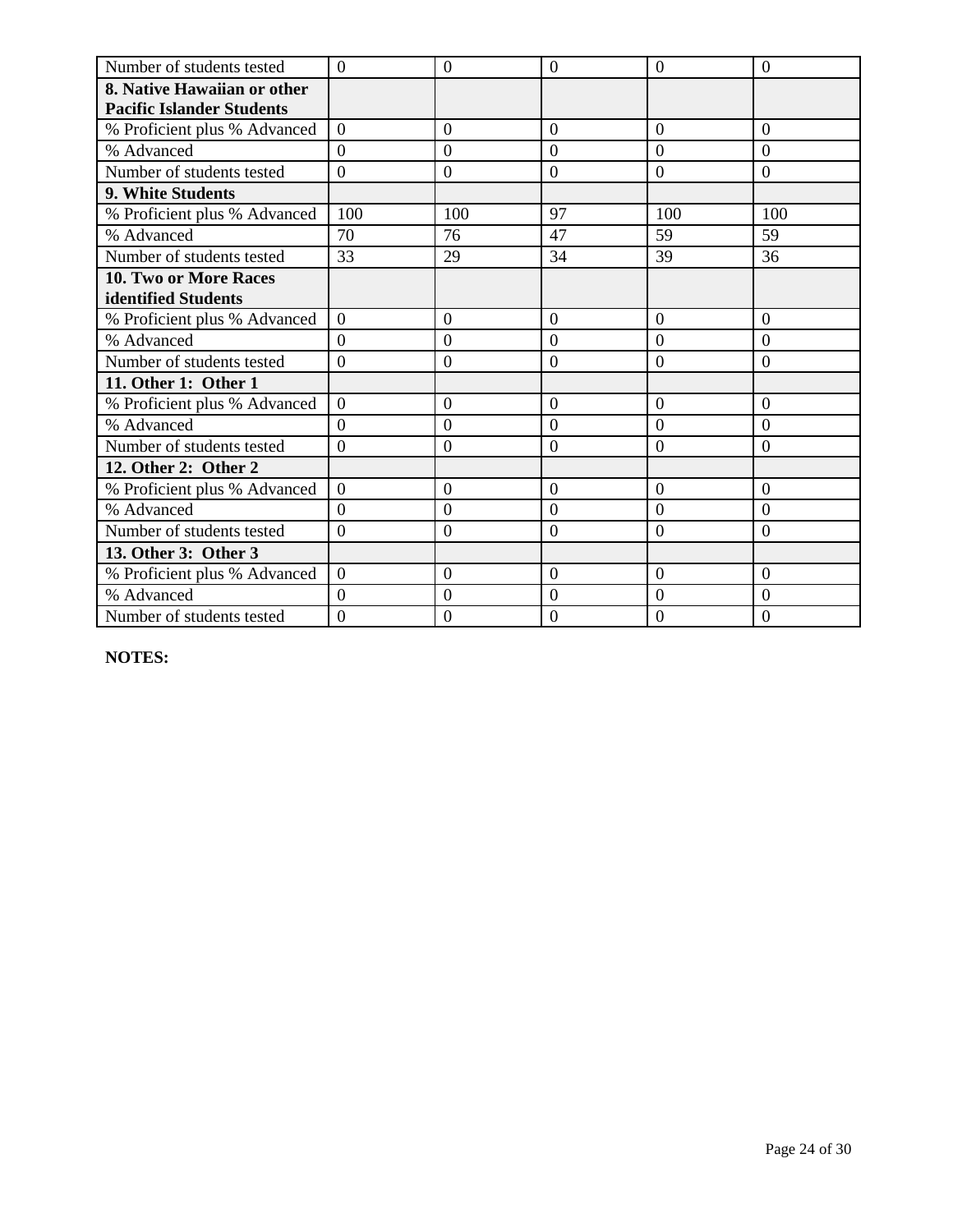**Publisher:** Pearson

# **Subject:** <u>Reading/ELA</u> **Test:** <u>Maryland School Assessment</u><br> **All Students Tested/Grade:** <u>3</u> **Test: Edition/Publication Year:** 2013 **Edition/Publication Year: 2013**

| School Year                      | 2012-2013        | 2011-2012        | 2010-2011        | 2009-2010        | 2008-2009      |
|----------------------------------|------------------|------------------|------------------|------------------|----------------|
| Testing month                    | Mar              | Mar              | Mar              | Mar              | Mar            |
| <b>SCHOOL SCORES*</b>            |                  |                  |                  |                  |                |
| % Proficient plus % Advanced     | 96               | 100              | 100              | 100              | 100            |
| % Advanced                       | 33               | 63               | 49               | 45               | 52             |
| Number of students tested        | 45               | 32               | 37               | 38               | 31             |
| Percent of total students tested | 100              | 100              | 100              | 100              | 100            |
| Number of students tested with   | $\overline{0}$   | $\overline{0}$   | $\boldsymbol{0}$ | $\overline{0}$   | $\overline{0}$ |
| alternative assessment           |                  |                  |                  |                  |                |
| % of students tested with        | $\overline{0}$   | $\overline{0}$   | $\boldsymbol{0}$ | $\overline{0}$   | $\overline{0}$ |
| alternative assessment           |                  |                  |                  |                  |                |
| <b>SUBGROUP SCORES</b>           |                  |                  |                  |                  |                |
| 1. Free and Reduced-Price        |                  |                  |                  |                  |                |
| Meals/Socio-Economic/            |                  |                  |                  |                  |                |
| <b>Disadvantaged Students</b>    |                  |                  |                  |                  |                |
| % Proficient plus % Advanced     | 94               | 100              | 100              | 100              | 100            |
| % Advanced                       | 19               | 50               | 33               | 33               | 60             |
| Number of students tested        | 16               | $\overline{4}$   | 12               | 9                | 5              |
| 2. Students receiving Special    |                  |                  |                  |                  |                |
| <b>Education</b>                 |                  |                  |                  |                  |                |
| % Proficient plus % Advanced     | 100              | 100              | 100              | 100              | 100            |
| % Advanced                       | 11               | $\boldsymbol{0}$ | 25               | 20               | 33             |
| Number of students tested        | 9                | $\overline{2}$   | $\overline{4}$   | $\overline{4}$   | 3              |
| 3. English Language Learner      |                  |                  |                  |                  |                |
| <b>Students</b>                  |                  |                  |                  |                  |                |
| % Proficient plus % Advanced     | $\overline{0}$   | $\overline{0}$   | $\overline{0}$   | $\overline{0}$   | $\overline{0}$ |
| % Advanced                       | $\overline{0}$   | $\boldsymbol{0}$ | $\overline{0}$   | $\boldsymbol{0}$ | $\overline{0}$ |
| Number of students tested        | $\overline{0}$   | $\boldsymbol{0}$ | $\overline{0}$   | $\overline{0}$   | $\overline{0}$ |
| 4. Hispanic or Latino            |                  |                  |                  |                  |                |
| <b>Students</b>                  |                  |                  |                  |                  |                |
| % Proficient plus % Advanced     | $\boldsymbol{0}$ | $\boldsymbol{0}$ | $\overline{0}$   | $\boldsymbol{0}$ | $\overline{0}$ |
| % Advanced                       | $\overline{0}$   | $\boldsymbol{0}$ | $\overline{0}$   | $\boldsymbol{0}$ | $\mathbf{0}$   |
| Number of students tested        | $\overline{0}$   | $\overline{0}$   | $\overline{0}$   | $\overline{0}$   | $\overline{0}$ |
| 5. African- American             |                  |                  |                  |                  |                |
| <b>Students</b>                  |                  |                  |                  |                  |                |
| % Proficient plus % Advanced     | $\Omega$         | $\overline{0}$   | $\overline{0}$   | $\overline{0}$   | $\overline{0}$ |
| % Advanced                       | $\overline{0}$   | $\boldsymbol{0}$ | $\mathbf{0}$     | $\overline{0}$   | $\overline{0}$ |
| Number of students tested        | $\overline{0}$   | $\boldsymbol{0}$ | $\mathbf{0}$     | $\overline{0}$   | $\overline{0}$ |
| <b>6. Asian Students</b>         |                  |                  |                  |                  |                |
| % Proficient plus % Advanced     | $\overline{0}$   | $\boldsymbol{0}$ | $\overline{0}$   | $\overline{0}$   | $\overline{0}$ |
| % Advanced                       | $\overline{0}$   | $\overline{0}$   | $\overline{0}$   | $\overline{0}$   | $\overline{0}$ |
| Number of students tested        | $\overline{0}$   | $\boldsymbol{0}$ | $\mathbf{0}$     | $\overline{0}$   | $\overline{0}$ |
| 7. American Indian or            |                  |                  |                  |                  |                |
| <b>Alaska Native Students</b>    |                  |                  |                  |                  |                |
| % Proficient plus % Advanced     | $\theta$         | $\overline{0}$   | $\mathbf{0}$     | $\theta$         | $\overline{0}$ |
| % Advanced                       | $\boldsymbol{0}$ | $\boldsymbol{0}$ | $\mathbf{0}$     | $\overline{0}$   | $\mathbf{0}$   |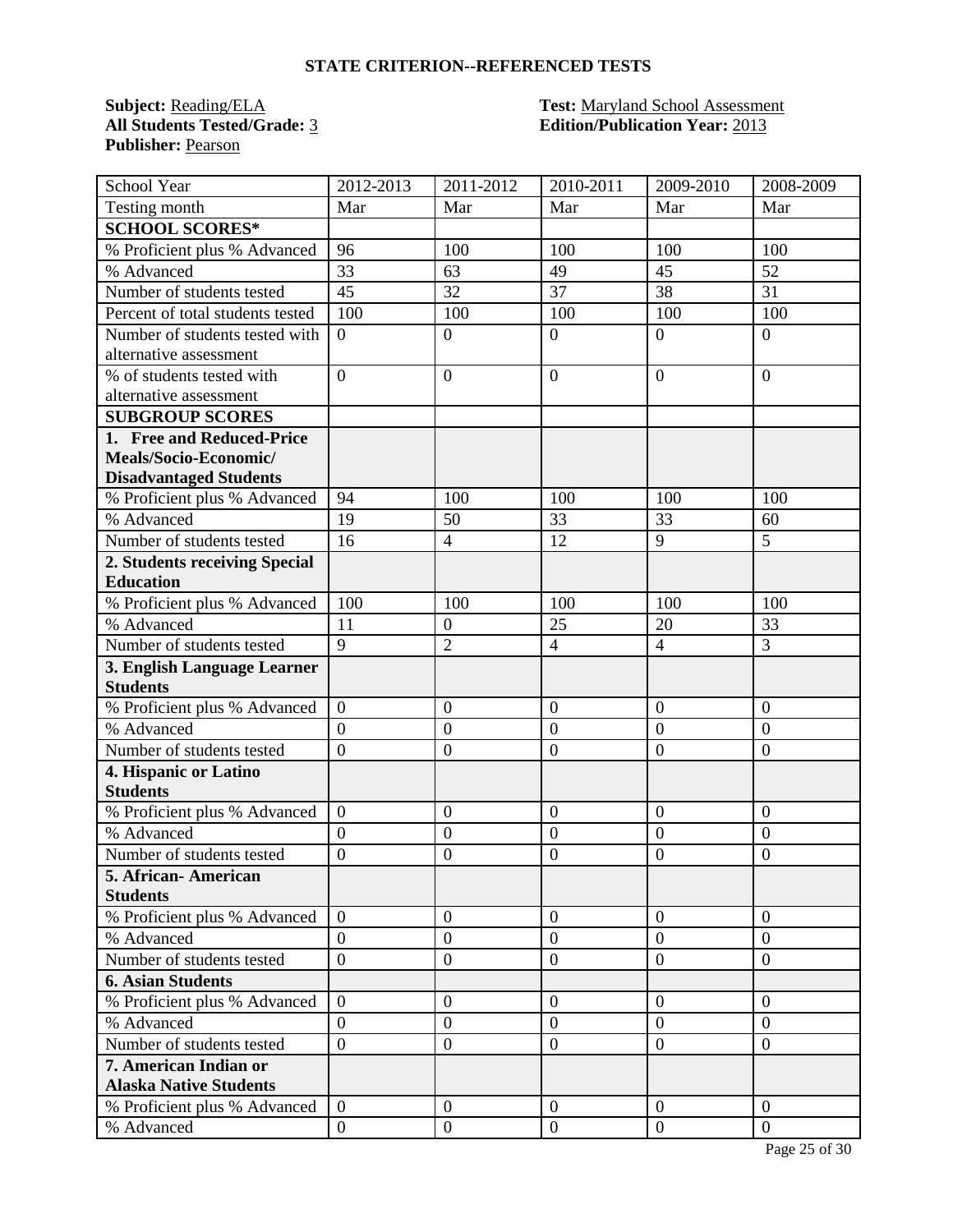| Number of students tested        | $\Omega$       | $\overline{0}$   | $\overline{0}$ | $\Omega$       | $\theta$       |
|----------------------------------|----------------|------------------|----------------|----------------|----------------|
| 8. Native Hawaiian or other      |                |                  |                |                |                |
| <b>Pacific Islander Students</b> |                |                  |                |                |                |
| % Proficient plus % Advanced     | $\overline{0}$ | $\overline{0}$   | $\overline{0}$ | $\overline{0}$ | $\overline{0}$ |
| % Advanced                       | $\overline{0}$ | $\overline{0}$   | $\overline{0}$ | $\overline{0}$ | $\Omega$       |
| Number of students tested        | $\overline{0}$ | $\overline{0}$   | $\overline{0}$ | $\overline{0}$ | $\overline{0}$ |
| 9. White Students                |                |                  |                |                |                |
| % Proficient plus % Advanced     | 95             | 100              | 100            | 100            | 100            |
| % Advanced                       | 35             | 60               | 53             | 46             | 54             |
| Number of students tested        | 40             | 30               | 32             | 35             | 28             |
| 10. Two or More Races            |                |                  |                |                |                |
| identified Students              |                |                  |                |                |                |
| % Proficient plus % Advanced     | $\theta$       | $\theta$         | $\Omega$       | $\theta$       | $\Omega$       |
| % Advanced                       | $\overline{0}$ | $\theta$         | $\overline{0}$ | $\theta$       | $\theta$       |
| Number of students tested        | $\overline{0}$ | $\overline{0}$   | $\overline{0}$ | $\overline{0}$ | $\overline{0}$ |
| 11. Other 1: Other 1             |                |                  |                |                |                |
| % Proficient plus % Advanced     | $\overline{0}$ | $\overline{0}$   | $\overline{0}$ | $\overline{0}$ | $\Omega$       |
| % Advanced                       | $\theta$       | $\theta$         | $\overline{0}$ | $\overline{0}$ | $\overline{0}$ |
| Number of students tested        | $\overline{0}$ | $\overline{0}$   | $\overline{0}$ | $\overline{0}$ | $\overline{0}$ |
| 12. Other 2: Other 2             |                |                  |                |                |                |
| % Proficient plus % Advanced     | $\overline{0}$ | $\overline{0}$   | $\overline{0}$ | $\overline{0}$ | $\overline{0}$ |
| % Advanced                       | $\Omega$       | $\boldsymbol{0}$ | $\overline{0}$ | $\overline{0}$ | $\overline{0}$ |
| Number of students tested        | $\overline{0}$ | $\theta$         | $\overline{0}$ | $\overline{0}$ | $\overline{0}$ |
| 13. Other 3: Other 3             |                |                  |                |                |                |
| % Proficient plus % Advanced     | $\overline{0}$ | $\overline{0}$   | $\overline{0}$ | $\overline{0}$ | $\overline{0}$ |
| % Advanced                       | $\Omega$       | $\theta$         | $\overline{0}$ | $\overline{0}$ | $\Omega$       |
| Number of students tested        | $\overline{0}$ | $\overline{0}$   | $\overline{0}$ | $\Omega$       | $\overline{0}$ |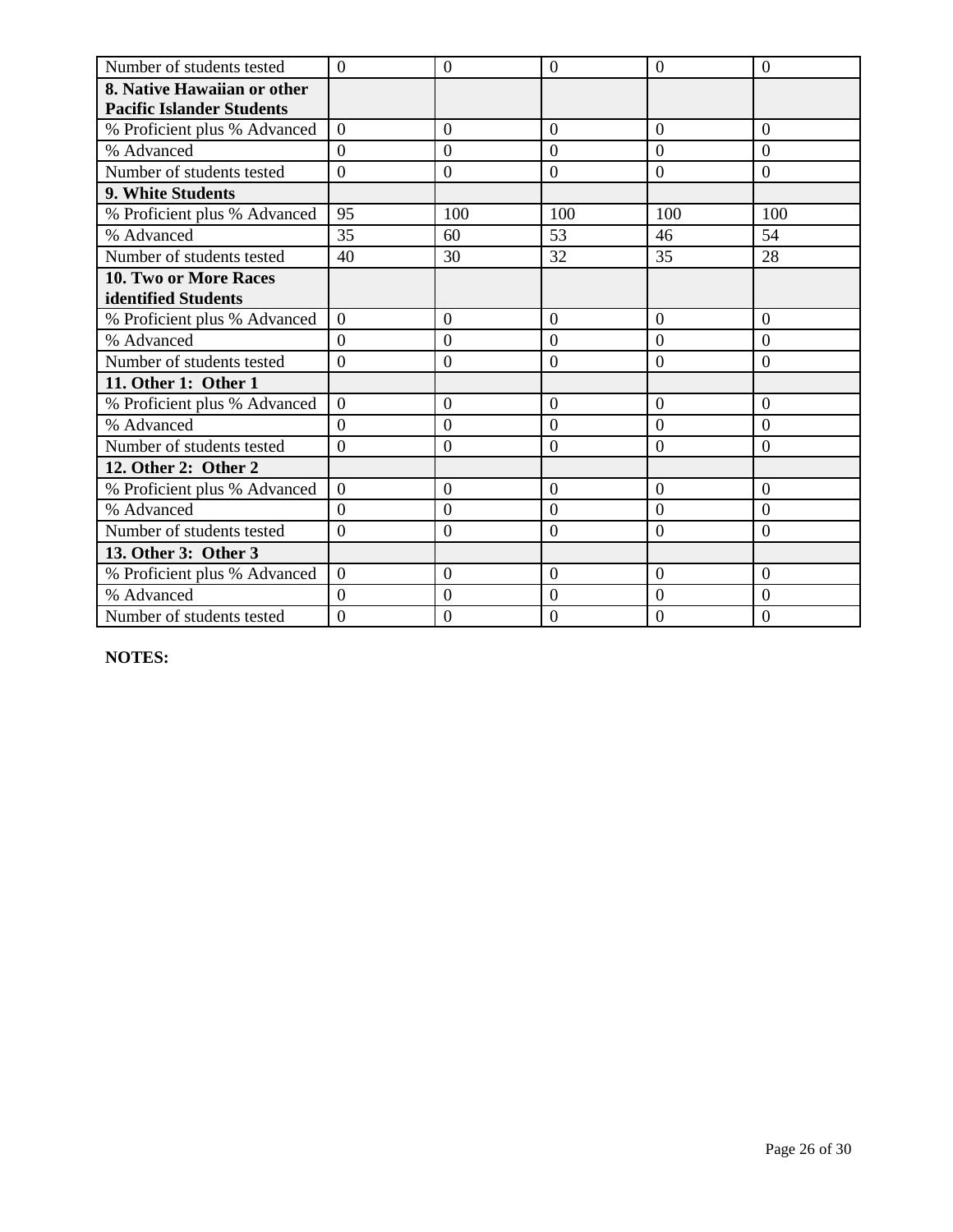**Subject:** <u>Reading/ELA</u> **Test:** <u>Maryland School Assessment</u><br> **All Students Tested/Grade:** 4 **Test: Edition/Publication Year:** 2013 **Publisher:** Pearson

# **All Students Tested/Grade:** 4 **Edition/Publication Year:** 2013

| School Year                      | 2012-2013        | 2011-2012        | 2010-2011        | 2009-2010        | 2008-2009        |
|----------------------------------|------------------|------------------|------------------|------------------|------------------|
| Testing month                    | Mar              | Mar              | Mar              | Mar              | Mar              |
| <b>SCHOOL SCORES*</b>            |                  |                  |                  |                  |                  |
| % Proficient plus % Advanced     | 97               | 100              | 100              | 97               | 100              |
| % Advanced                       | 60               | 70               | 51               | 49               | 39               |
| Number of students tested        | 30               | 37               | 35               | 35               | 36               |
| Percent of total students tested | 100              | 100              | 100              | 100              | 100              |
| Number of students tested with   | $\overline{0}$   | $\overline{0}$   | $\boldsymbol{0}$ | $\overline{0}$   | $\overline{0}$   |
| alternative assessment           |                  |                  |                  |                  |                  |
| % of students tested with        | $\theta$         | $\overline{0}$   | $\overline{0}$   | $\overline{0}$   | $\Omega$         |
| alternative assessment           |                  |                  |                  |                  |                  |
| <b>SUBGROUP SCORES</b>           |                  |                  |                  |                  |                  |
| 1. Free and Reduced-Price        |                  |                  |                  |                  |                  |
| Meals/Socio-Economic/            |                  |                  |                  |                  |                  |
| <b>Disadvantaged Students</b>    |                  |                  |                  |                  |                  |
| % Proficient plus % Advanced     | 67               | 100              | 100              | 83               | 100              |
| % Advanced                       | 33               | 53               | 38               | 33               | 27               |
| Number of students tested        | $\overline{3}$   | 15               | 8                | 6                | 11               |
| 2. Students receiving Special    |                  |                  |                  |                  |                  |
| <b>Education</b>                 |                  |                  |                  |                  |                  |
| % Proficient plus % Advanced     | 100              | 100              | 100              | 50               | 100              |
| % Advanced                       | 100              | 60               | $\overline{0}$   | $\overline{0}$   | 29               |
| Number of students tested        | $\mathbf{1}$     | $\overline{5}$   | $\overline{2}$   | $\overline{2}$   | $\overline{7}$   |
| 3. English Language Learner      |                  |                  |                  |                  |                  |
| <b>Students</b>                  |                  |                  |                  |                  |                  |
| % Proficient plus % Advanced     | $\overline{0}$   | $\overline{0}$   | $\overline{0}$   | $\overline{0}$   | $\overline{0}$   |
| % Advanced                       | $\overline{0}$   | $\boldsymbol{0}$ | $\boldsymbol{0}$ | $\overline{0}$   | $\overline{0}$   |
| Number of students tested        | $\overline{0}$   | $\mathbf{0}$     | $\overline{0}$   | $\boldsymbol{0}$ | $\boldsymbol{0}$ |
| 4. Hispanic or Latino            |                  |                  |                  |                  |                  |
| <b>Students</b>                  |                  |                  |                  |                  |                  |
| % Proficient plus % Advanced     | $\overline{0}$   | $\boldsymbol{0}$ | $\overline{0}$   | $\overline{0}$   | $\overline{0}$   |
| % Advanced                       | $\boldsymbol{0}$ | $\mathbf{0}$     | $\overline{0}$   | $\overline{0}$   | $\mathbf{0}$     |
| Number of students tested        | $\overline{0}$   | $\boldsymbol{0}$ | $\boldsymbol{0}$ | $\overline{0}$   | $\overline{0}$   |
| 5. African- American             |                  |                  |                  |                  |                  |
| <b>Students</b>                  |                  |                  |                  |                  |                  |
| % Proficient plus % Advanced     | $\overline{0}$   | $\overline{0}$   | $\overline{0}$   | $\overline{0}$   | $\overline{0}$   |
| % Advanced                       | $\overline{0}$   | $\boldsymbol{0}$ | $\mathbf{0}$     | $\overline{0}$   | $\overline{0}$   |
| Number of students tested        | $\overline{0}$   | $\overline{0}$   | $\overline{0}$   | $\overline{0}$   | $\overline{0}$   |
| <b>6. Asian Students</b>         |                  |                  |                  |                  |                  |
| % Proficient plus % Advanced     | $\overline{0}$   | $\boldsymbol{0}$ | $\overline{0}$   | $\overline{0}$   |                  |
| % Advanced                       | $\overline{0}$   | $\boldsymbol{0}$ | $\overline{0}$   | $\overline{0}$   | $\overline{0}$   |
| Number of students tested        | $\overline{0}$   | $\boldsymbol{0}$ | $\mathbf{0}$     | $\boldsymbol{0}$ | $\overline{0}$   |
| 7. American Indian or            |                  |                  |                  |                  |                  |
| <b>Alaska Native Students</b>    |                  |                  |                  |                  |                  |
| % Proficient plus % Advanced     | $\overline{0}$   | $\boldsymbol{0}$ | $\mathbf{0}$     | $\overline{0}$   | $\theta$         |
| % Advanced                       | $\overline{0}$   | $\boldsymbol{0}$ | $\overline{0}$   | $\overline{0}$   | $\mathbf{0}$     |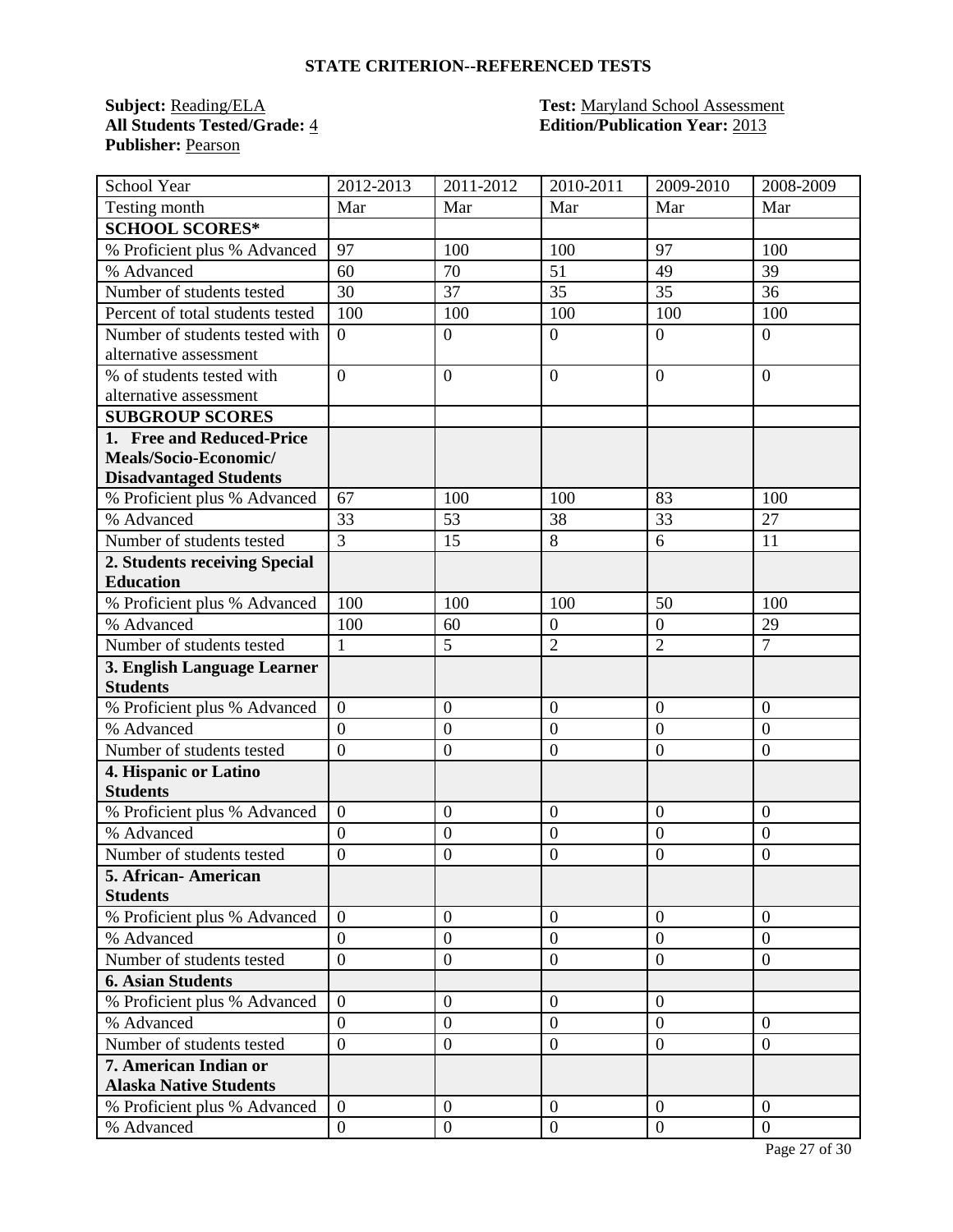| Number of students tested        | $\Omega$       | $\overline{0}$   | $\overline{0}$ | $\Omega$       | $\theta$       |
|----------------------------------|----------------|------------------|----------------|----------------|----------------|
| 8. Native Hawaiian or other      |                |                  |                |                |                |
| <b>Pacific Islander Students</b> |                |                  |                |                |                |
| % Proficient plus % Advanced     | $\overline{0}$ | $\overline{0}$   | $\overline{0}$ | $\overline{0}$ | $\overline{0}$ |
| % Advanced                       | $\overline{0}$ | $\overline{0}$   | $\overline{0}$ | $\overline{0}$ | $\Omega$       |
| Number of students tested        | $\overline{0}$ | $\overline{0}$   | $\overline{0}$ | $\Omega$       | $\overline{0}$ |
| 9. White Students                |                |                  |                |                |                |
| % Proficient plus % Advanced     | 97             | 100              | 100            | 97             | 100            |
| % Advanced                       | 59             | 76               | 49             | 47             | 39             |
| Number of students tested        | 27             | 33               | 33             | 32             | 36             |
| 10. Two or More Races            |                |                  |                |                |                |
| identified Students              |                |                  |                |                |                |
| % Proficient plus % Advanced     | $\theta$       | $\theta$         | $\Omega$       | $\theta$       | $\Omega$       |
| % Advanced                       | $\overline{0}$ | $\theta$         | $\overline{0}$ | $\theta$       | $\theta$       |
| Number of students tested        | $\overline{0}$ | $\overline{0}$   | $\overline{0}$ | $\overline{0}$ | $\overline{0}$ |
| 11. Other 1: Other 1             |                |                  |                |                |                |
| % Proficient plus % Advanced     | $\overline{0}$ | $\overline{0}$   | $\overline{0}$ | $\overline{0}$ | $\Omega$       |
| % Advanced                       | $\theta$       | $\theta$         | $\overline{0}$ | $\overline{0}$ | $\overline{0}$ |
| Number of students tested        | $\overline{0}$ | $\overline{0}$   | $\overline{0}$ | $\overline{0}$ | $\overline{0}$ |
| 12. Other 2: Other 2             |                |                  |                |                |                |
| % Proficient plus % Advanced     | $\overline{0}$ | $\overline{0}$   | $\overline{0}$ | $\overline{0}$ | $\overline{0}$ |
| % Advanced                       | $\Omega$       | $\boldsymbol{0}$ | $\overline{0}$ | $\overline{0}$ | $\overline{0}$ |
| Number of students tested        | $\overline{0}$ | $\theta$         | $\overline{0}$ | $\overline{0}$ | $\overline{0}$ |
| 13. Other 3: Other 3             |                |                  |                |                |                |
| % Proficient plus % Advanced     | $\overline{0}$ | $\overline{0}$   | $\overline{0}$ | $\overline{0}$ | $\overline{0}$ |
| % Advanced                       | $\Omega$       | $\theta$         | $\overline{0}$ | $\overline{0}$ | $\Omega$       |
| Number of students tested        | $\overline{0}$ | $\overline{0}$   | $\overline{0}$ | $\Omega$       | $\overline{0}$ |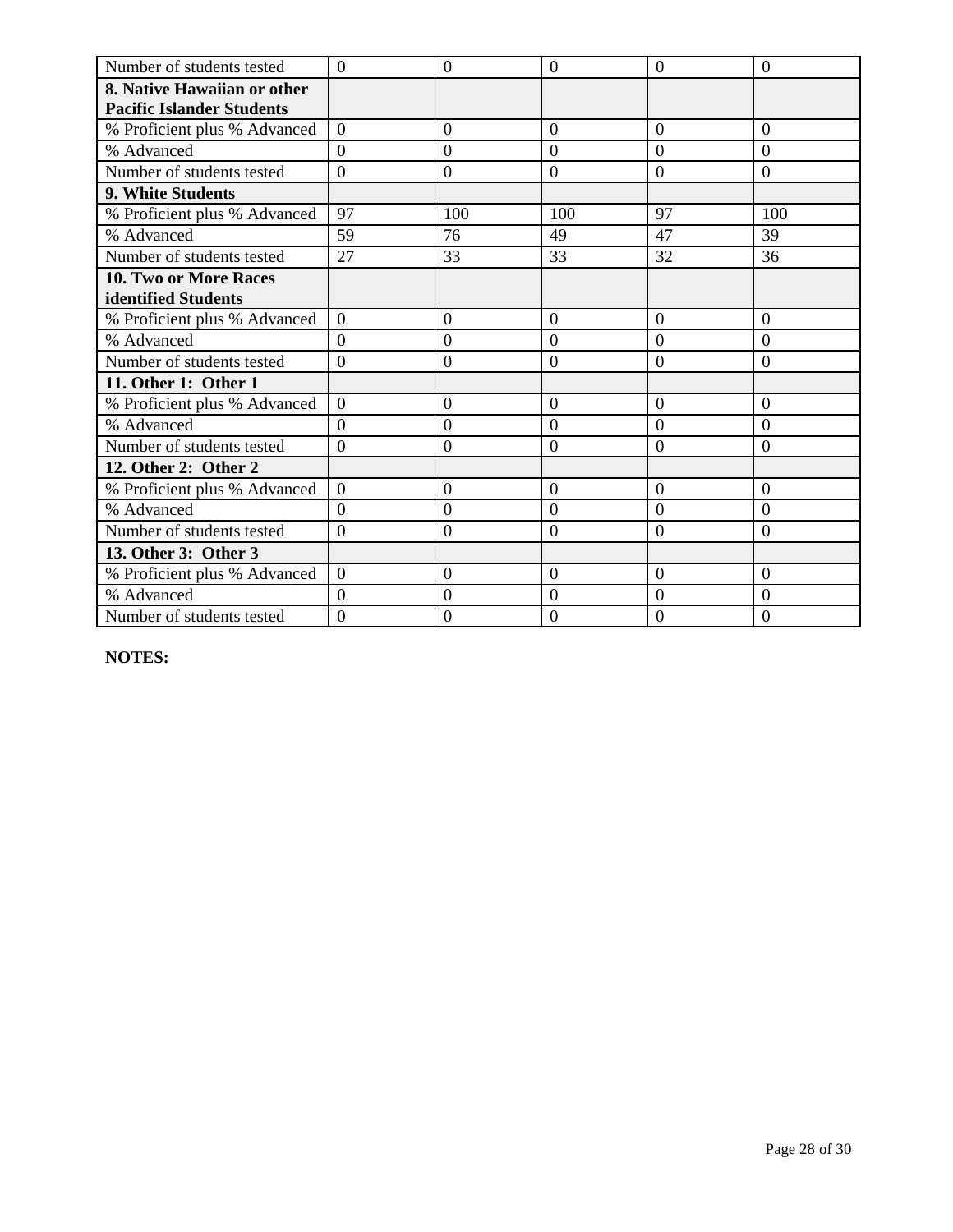**Subject:** <u>Reading/ELA</u> **Test:** <u>Maryland School Assessment</u><br> **All Students Tested/Grade:** 5 **Test: Edition/Publication Year:** 2013 **Publisher:** Pearson

# **Edition/Publication Year: 2013**

| School Year                      | 2012-2013        | 2011-2012        | 2010-2011        | 2009-2010        | 2008-2009        |
|----------------------------------|------------------|------------------|------------------|------------------|------------------|
| Testing month                    | Mar              | Mar              | Mar              | Mar              | Mar              |
| <b>SCHOOL SCORES*</b>            |                  |                  |                  |                  |                  |
| % Proficient plus % Advanced     | 100              | 100              | 100              | 98               | 100              |
| % Advanced                       | 92               | 81               | 82               | 80               | 82               |
| Number of students tested        | 38               | 31               | 38               | 40               | 38               |
| Percent of total students tested | 100              | 100              | 100              | 100              | 100              |
| Number of students tested with   | $\overline{0}$   | $\overline{0}$   | $\boldsymbol{0}$ | $\overline{0}$   | $\overline{0}$   |
| alternative assessment           |                  |                  |                  |                  |                  |
| % of students tested with        | $\theta$         | $\overline{0}$   | $\overline{0}$   | $\overline{0}$   | $\Omega$         |
| alternative assessment           |                  |                  |                  |                  |                  |
| <b>SUBGROUP SCORES</b>           |                  |                  |                  |                  |                  |
| 1. Free and Reduced-Price        |                  |                  |                  |                  |                  |
| Meals/Socio-Economic/            |                  |                  |                  |                  |                  |
| <b>Disadvantaged Students</b>    |                  |                  |                  |                  |                  |
| % Proficient plus % Advanced     | 100              | 100              | 100              | 100              | 100              |
| % Advanced                       | 73               | 50               | 90               | 56               | 68               |
| Number of students tested        | 11               | 8                | 10               | 9                | 12               |
| 2. Students receiving Special    |                  |                  |                  |                  |                  |
| <b>Education</b>                 |                  |                  |                  |                  |                  |
| % Proficient plus % Advanced     | 100              | 100              | 100              | 100              | 100              |
| % Advanced                       | 100              | $\boldsymbol{0}$ | 33               | 40               | 50               |
| Number of students tested        | $\overline{4}$   | $\overline{3}$   | 3                | $\overline{4}$   | 6                |
| 3. English Language Learner      |                  |                  |                  |                  |                  |
| <b>Students</b>                  |                  |                  |                  |                  |                  |
| % Proficient plus % Advanced     | $\overline{0}$   | $\overline{0}$   | $\overline{0}$   | $\overline{0}$   | $\overline{0}$   |
| % Advanced                       | $\overline{0}$   | $\boldsymbol{0}$ | $\boldsymbol{0}$ | $\overline{0}$   | $\overline{0}$   |
| Number of students tested        | $\overline{0}$   | $\mathbf{0}$     | $\overline{0}$   | $\boldsymbol{0}$ | $\boldsymbol{0}$ |
| 4. Hispanic or Latino            |                  |                  |                  |                  |                  |
| <b>Students</b>                  |                  |                  |                  |                  |                  |
| % Proficient plus % Advanced     | $\overline{0}$   | $\boldsymbol{0}$ | $\overline{0}$   | $\overline{0}$   | $\overline{0}$   |
| % Advanced                       | $\boldsymbol{0}$ | $\mathbf{0}$     | $\overline{0}$   | $\overline{0}$   | $\mathbf{0}$     |
| Number of students tested        | $\overline{0}$   | $\boldsymbol{0}$ | $\boldsymbol{0}$ | $\overline{0}$   | $\overline{0}$   |
| 5. African- American             |                  |                  |                  |                  |                  |
| <b>Students</b>                  |                  |                  |                  |                  |                  |
| % Proficient plus % Advanced     | $\overline{0}$   | $\overline{0}$   | $\overline{0}$   | $\overline{0}$   | $\overline{0}$   |
| % Advanced                       | $\overline{0}$   | $\boldsymbol{0}$ | $\mathbf{0}$     | $\overline{0}$   | $\overline{0}$   |
| Number of students tested        | $\overline{0}$   | $\overline{0}$   | $\overline{0}$   | $\overline{0}$   | $\overline{0}$   |
| <b>6. Asian Students</b>         |                  |                  |                  |                  |                  |
| % Proficient plus % Advanced     | $\overline{0}$   | $\boldsymbol{0}$ | $\overline{0}$   | $\overline{0}$   | $\theta$         |
| % Advanced                       | $\overline{0}$   | $\boldsymbol{0}$ | $\overline{0}$   | $\overline{0}$   | $\overline{0}$   |
| Number of students tested        | $\overline{0}$   | $\boldsymbol{0}$ | $\mathbf{0}$     | $\overline{0}$   | $\overline{0}$   |
| 7. American Indian or            |                  |                  |                  |                  |                  |
| <b>Alaska Native Students</b>    |                  |                  |                  |                  |                  |
| % Proficient plus % Advanced     | $\overline{0}$   | $\boldsymbol{0}$ | $\mathbf{0}$     | $\overline{0}$   | $\theta$         |
| % Advanced                       | $\overline{0}$   | $\boldsymbol{0}$ | $\overline{0}$   | $\overline{0}$   | $\overline{0}$   |